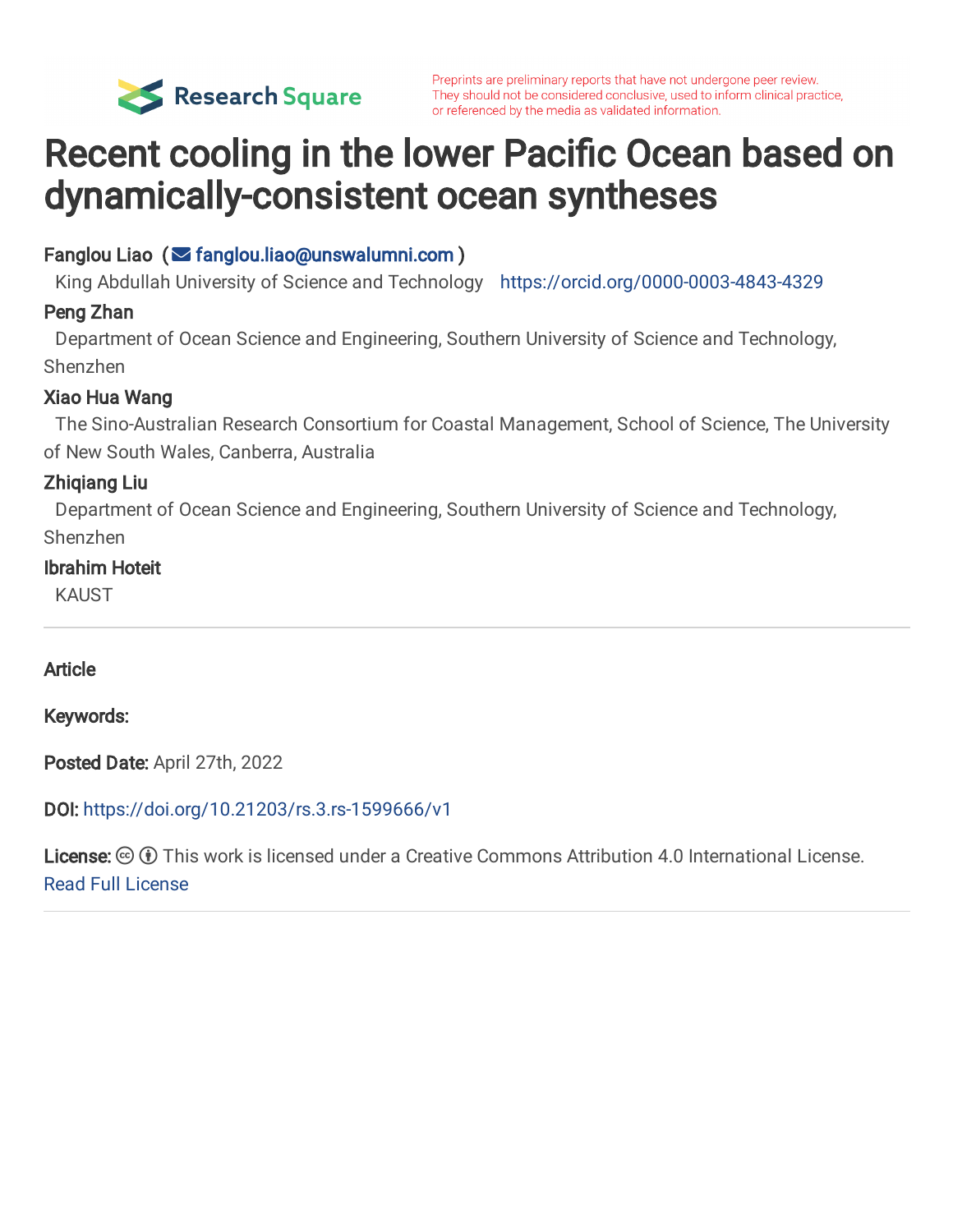| $\mathbf{1}$   | Recent cooling in the lower Pacific Ocean based on dynamically-consistent                                                                                 |
|----------------|-----------------------------------------------------------------------------------------------------------------------------------------------------------|
| $\overline{2}$ | ocean syntheses                                                                                                                                           |
| 3              |                                                                                                                                                           |
| 4              | Fanglou Liao <sup>*1, 2</sup> , Peng Zhan <sup>2</sup> , Xiao Hua Wang <sup>3</sup> , Zhiqiang Liu <sup>4, 5</sup> , and Ibrahim Hoteit <sup>2</sup> .    |
| 5              | <sup>1</sup> Department of Ocean Science, Hong Kong University of Science and Technology, Hong Kong, China                                                |
| 6<br>7         | <sup>2</sup> Division of Physical Sciences and Engineering, King Abdullah University of Science and Technology, Thuwal,<br>Saudi Arabia                   |
| 8<br>9         | <sup>3</sup> The Sino-Australian Research Consortium for Coastal Management, School of Science, The University of New<br>South Wales, Canberra, Australia |
| 10<br>11       | <sup>4</sup> Department of Ocean Science and Engineering, Southern University of Science and Technology, Shenzhen,<br>China                               |
| 12             | <sup>5</sup> Southern Marine Science and Engineering Guangdong Laboratory (Guangzhou), Guangzhou, China                                                   |
| 13             |                                                                                                                                                           |
| 14             | Corresponding author: Fanglou Liao, fanglou.liao@unswalumni.com                                                                                           |
| 15             |                                                                                                                                                           |
| 16             | <b>ABSTRACT</b>                                                                                                                                           |
| 17             | The thermal state from 1993–2017 in the lower Pacific Ocean (below 2 km) was investigated                                                                 |
| 18             | using two dynamically-consistent syntheses. We show a robust and bottom-intensified cooling.                                                              |
| 19             | This Pacific cooling is mainly determined by the meridional heat exchange with the Southern                                                               |
| 20             | Ocean and the vertical heat advection. The abyssal Pacific Ocean loses heat by way of                                                                     |
| 21             | westward heat advection in the northwest ocean. Mixing is found to play a negligible role. This                                                           |
| 22             | study is to some extent consistent with a recent study that presented a deep Pacific cooling as                                                           |
| 23             | an adjustment to the last Little Ice Age. However, it contradicts with most recent studies, which                                                         |
| 24             | argued the abyssal Pacific Ocean was warming over the recent two decades. Our study suggests                                                              |
| 25             | that special caution is needed when auditing variations in the deep ocean and more work is in                                                             |
| 26             | need for a better understanding of the deep ocean state.                                                                                                  |
|                |                                                                                                                                                           |

## 27 **1. Introduction**

28 Estimating the ocean heat content (OHC) is essential to addressing the climate change. To date 29 most OHC-related studies have been confined to the upper 2 km (Hakkinen et al. 2016; Levitus 30 et al. 2012; Liang et al., 2021), as have most ocean measurements (Zilberman et al. 2020).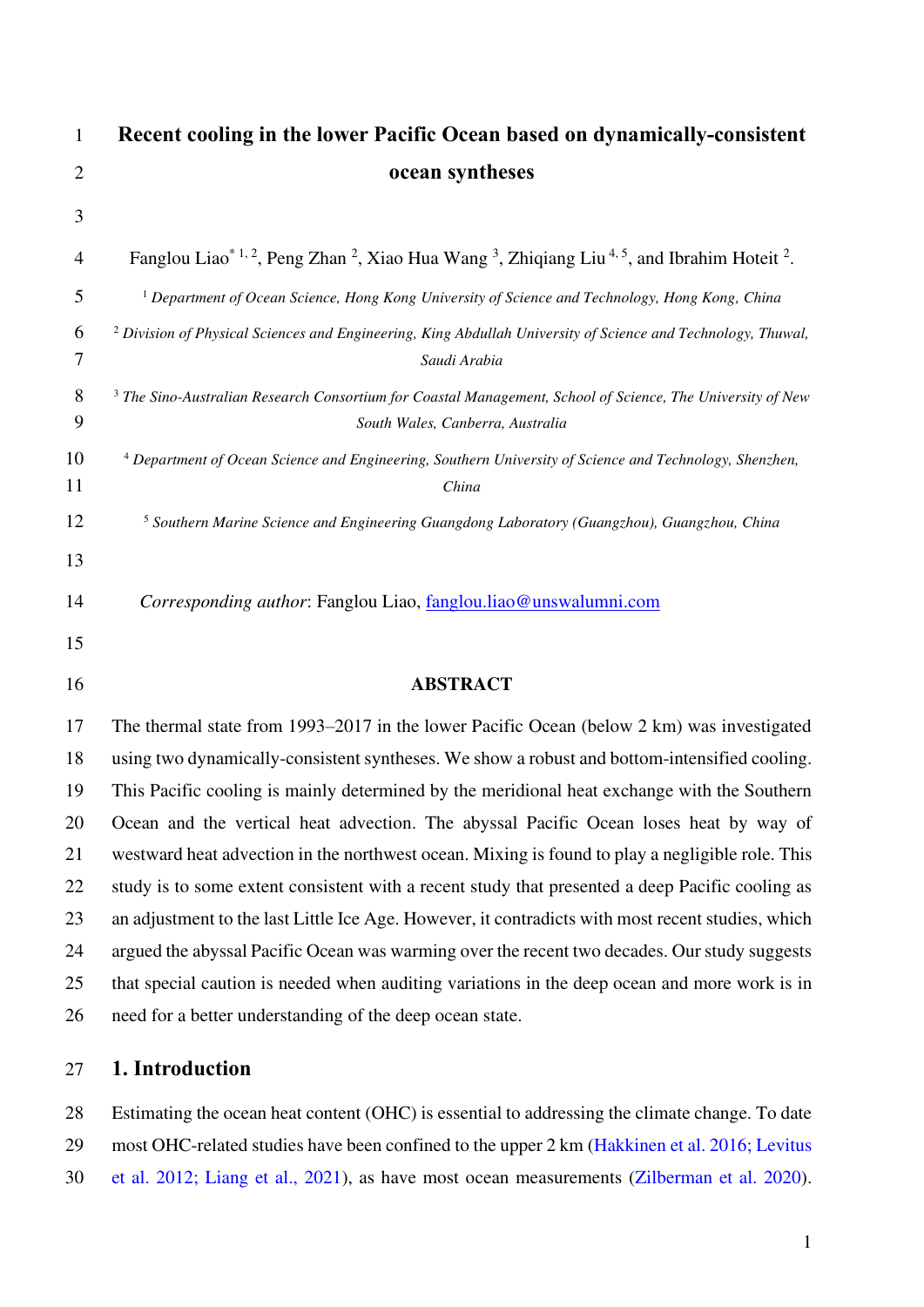31 Previous studies, however, evidenced the importance of the deep ocean in the global heat 32 storage (Palmer et al., 2011; Balmaseda et al., 2013; Cheng et al., 2016).

33 As the largest and deepest basin, and also where El Niño-Southern Oscillation (ENSO), a 34 recurring climate pattern of global impact, occurs every 2 to 7 years over the tropical Pacific 35 Ocean, the Pacific Ocean plays a vital role in the global climate (England et al., 2014). 36 According to Wunsch and Heimbach (2014), the deep Pacific Ocean has the longest memory 37 time, implying 'meteorological forcing of decades to thousands of years ago should still be 38 producing trend like changes in abyssal heat content'.

39 A recent study by Gebbie and Huybers (2019) claimed that the deep Pacific Ocean (below 2 40 km) was still cooling as an ongoing response to the last Little Ice Age. This cooling, is possible, 41 even in the context of global warming, given that the deep Pacific Ocean may respond to 42 surface forcing at a much longer timescale than that of the forcing itself. In addition, 43 interpretation of the global warming often relies on the assumption that ocean-atmosphere 44 system is in equilibrium, with fluctuations arising directly from the recent decades (Liang et al. 45 2015). This deep Pacific cooling, however, contradicted with most recent studies on the thermal 46 state change in deep Pacific Ocean, as briefly introduced as follows.

47 Purkey and Johnson (2010) estimated a heat flux of 0.027 ( $\pm$ 0.009) W·m<sup>-2</sup> into the global 48 abyssal ocean during the 1990s and 2000s, indicating a statically significant warming trend 49 intensified in the southernmost basins and weakened to the north. For the period from the 1990s 50 to 2000s, Kouketsu et al. (2012) estimated that the global OHC below 3 km increased at a rate 51 of  $0.8\times10^{22}$  J (J: Joule) per decade. With updated datasets, Desbruyeres et al. (2016) extended 52 the work of Purkey and Johnson (2010) and reproduced a warming trend below 2 km, 53 particularly between 4–6 km. Later, Desbruyeres et al. (2017) obtained mostly similar results 54 to Desbruyeres et al. (2016), but the warming trend of the deep Pacific Ocean (2–4 km) in 55 Desbruyeres et al. (2016) reversed into a cooling in Desbruyeres et al. (2017), noting that the 56 two have an overlapping temporal window. The abyssal Pacific warming is consistent in these 57 two consecutive studies. Warming in the abyssal Pacific Ocean was also shown in Durack et 58 al. (2018) and Johnson et al. (2019). Overall, these above-mentioned studies revealed a possible 59 warming in the abyssal Pacific Ocean over the recent decades and the results in the deep Pacific 60 Ocean (2–4 km) are more mixed. These mixed findings may be to some extent due to the 61 different time periods considered in each study.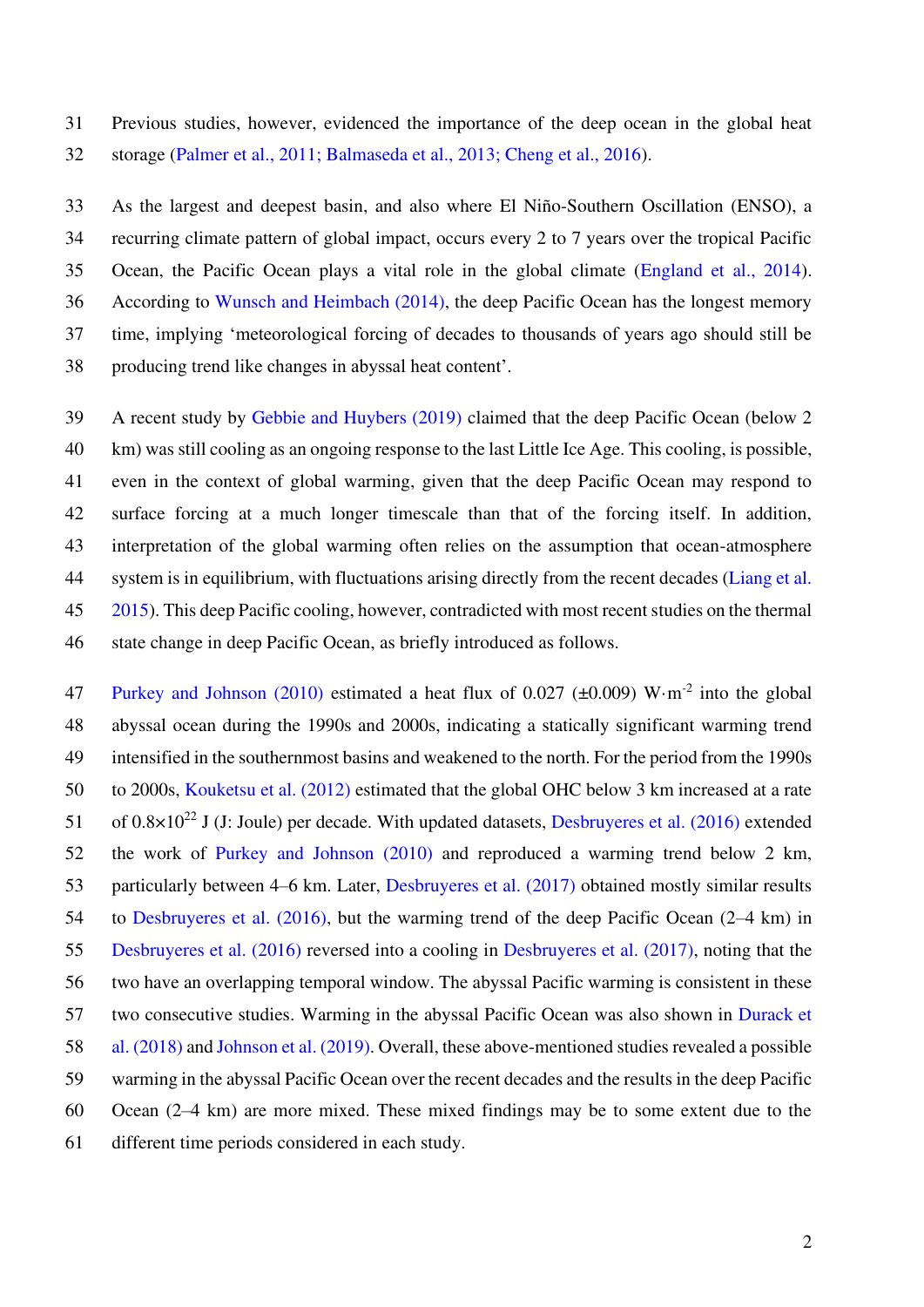62 It is virtually certain that the revealed warming trend in the abyssal Pacific Ocean (and may be 63 also the deep Pacific Ocean) is both interesting and of significant importance. However, one 64 may need to be cautious in interpreting these trends. This is mainly because results derived 65 from the repeat hydrographic measurements were based on some simplifications. For example, 66 the previous studies generally took data along a few or even one single hydrographic section 67 to represent a whole sub-basin and the occupation time of different sections was different and 68 short. These spatially and temporally sparse datasets may inevitably lead to uncertainties in 69 estimating the state variations of the lower Pacific Ocean.

70 There is therefore a need to revisit this scientific question using state-of-the-art datasets of a 71 much higher density in both temporal and spatial domains. An oceanic synthesis assimilating 72 most available measurements suits for this aim. Among the many products, ECCOv4r4 73 (version 4, release 4 of Estimating the Circulation and Climate of the Ocean (Forget et al. 2015)) 74 and GECCO3 (version 3 of German contribution to the Estimating the Circulation and Climate 75 of the Ocean project (Köhl 2020)) stand out as dynamically consistent ocean state estimates. 76 Although models may suffer from drifts and the unwanted trends induced by the changing 77 observations assimilated, the single assimilation window used in ECCOv4r4 and GECCO3 can 78 significantly reduce these uncertainties.

79 Here, we use ECCOv4r4 (ECCO) and GECCO3 (GECCO) to examine the warming/cooling in 80 the lower Pacific Ocean below 2 km in 1993–2017. Using two datasets helps to examine the 81 sensitivity to the model resolution, forcing, assimilated observations and integration period. 82 Results based on GECCO are presented as supplementary materials, but are frequently referred 83 to in the text. The remainder of this manuscript is set out as follows. A brief description of the 84 data and methods of analysis is in Methods section. Section 2 gives the temporal and spatial 85 characteristics of the potential-temperature change and OHC, and also a heat-budget analysis. 86 A discussion is given in section 3.

#### 87 **2. Results**

#### 88 *a. Time evolution of OHC and meridional distribution of the linear OHC trend*

89 Fig. 1a shows the bathymetry of the domain, similar to that in Desbruyères et al. (2017). Note 90 that grids with depth shallower than 2 km are masked out. The region bounded by the black 91 and red dashed lines are used for a later heat budget analysis (Section 3.4). South to the red 92 dash line is recognized as the Southern Ocean, which experienced intense warming (Fig. 3).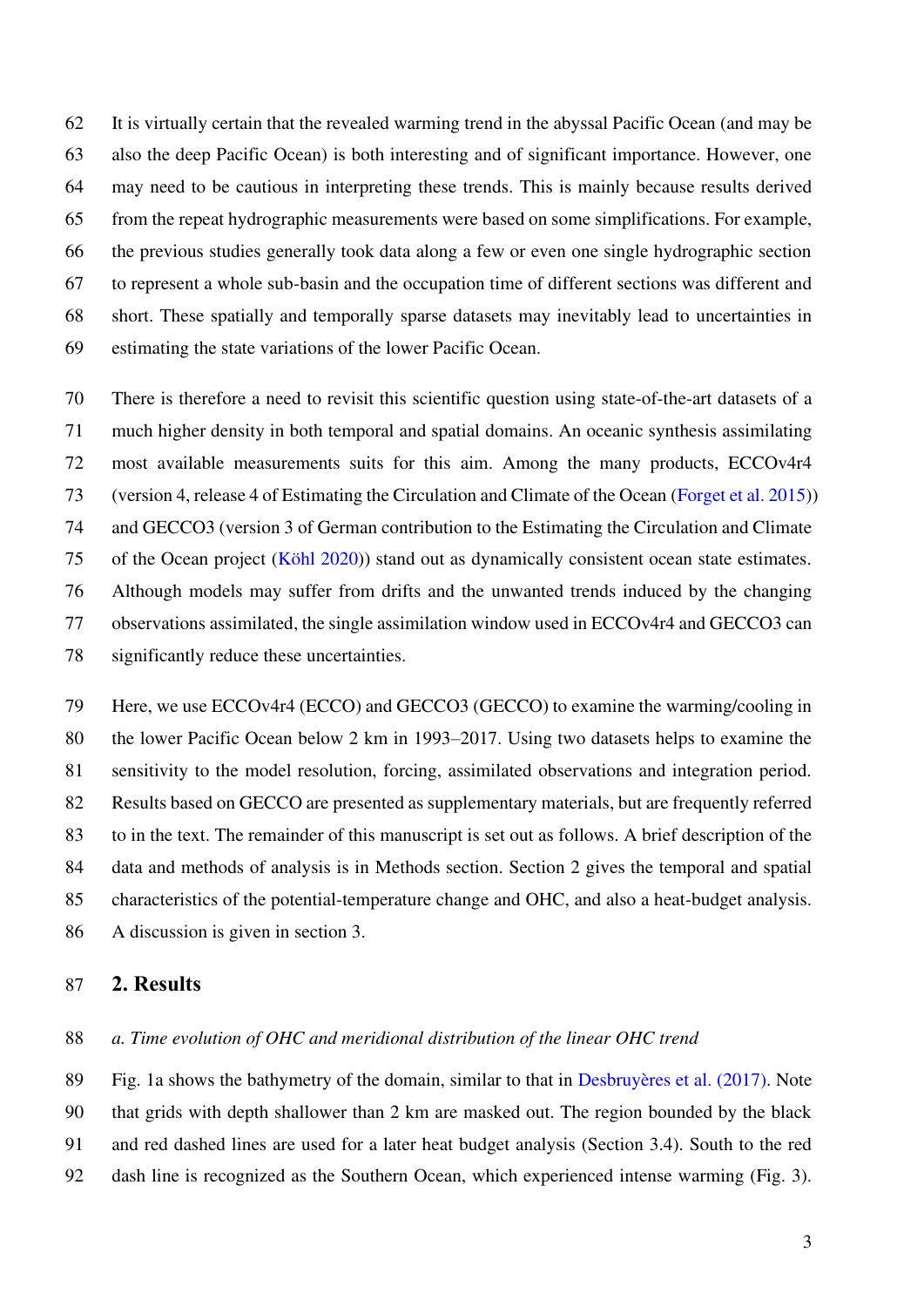93 The choice of the boundaries (red and black dash lines) is clearly somewhat arbitrary, but is 94 reasonable and convenient for the heat budget analysis.

95 It is evident that both the deep and abyssal Pacific Oceans experienced an approximately linear 96 cooling from 1993 to 2017 (Fig. 1). The OHC decreased at  $4.4\pm0.4\times10^{20}$ J·yr<sup>-1</sup> in the deep ocean

97 and  $3.4\pm0.8\times10^{20}$ J·yr<sup>-1</sup> in the abyssal ocean. The uncertainty (shading) was small. This linear

98 decreasing trend of OHC is robust in both datasets (Figs. 1 and S1) and similar to the results in

- 99 Gebbie and Huybers (2019) in the overlapping period.
- 100 Besides, we calculated the linear trend of OHC as a function of latitude and we considered 101 three periods: from 1993 to 2005 (Fig. 1c), from 2006 to 2017 (Fig. 1d) and from 1993 to 2017 102 (Fig. 1e) , similar to Desbruyères et al. (2016). South to around 30°S, the Pacific Ocean below 103 2 km largely warmed and the warming between 2–4 km accelerated during 2006–2017, 104 associated with the recent warming in the Southern Ocean (Sallée 2018). North to around 30°S, 105 both the deep and abyssal Pacific Oceans cooled in all the three different periods. The deep 106 cooling was strongest equatorward of 20°; the strongest abyssal cooling occurred at around 107 27°N. North to 40°N, the trend was weak in the abyssal ocean from ECCO. Below 4 km, there 108 are no notable differences occurring with time in both the two datasets. The GECCO results 109 were similar to those from ECCO, further increasing our confidence in the cooling trend.
- 

#### 110 Fig. 1.

111 *b. Vertical distribution of the potential temperature change* 

112 Some detail was lost in taking layer (vertical) averages in section 3.1. In this section, we 113 considered the horizontal-averaged potential temperature and its linear trend.

114 Below 2 km, cooling occurred at almost all the vertical levels, with bottom intensification seen 115 in both ECCO (Fig. 2) and GECCO (Fig. S3). The temperature decreased by about 0.05°C near 116 the bottom but less than  $0.01^{\circ}$ C at around 2 km. Cooling between 2.3–3.5 km accelerated from around 2011. The vertical profile quantitatively shows an approximate cooling rate of  $2.3 \times 10^{-7}$ 117 118 <sup>3</sup> °C·yr<sup>-1</sup> near the bottom but slower than  $0.5 \times 10^{-3}$  °C·yr<sup>-1</sup> near 2 km. The cooling rate was 119 vertically homogeneous in the deep Pacific Ocean between 2–4 km. Fig. 2b shows that the 120 cooling above 5 km slowed down in 2006–2017 when comparing to 1993–2005, but is almost 121 time-invariant further below. Similarly, GECCO also presents statistically significant cooling 122 in the Pacific Ocean below 2 km (Fig. S3), suggestive of robust Pacific cooling below 2 km.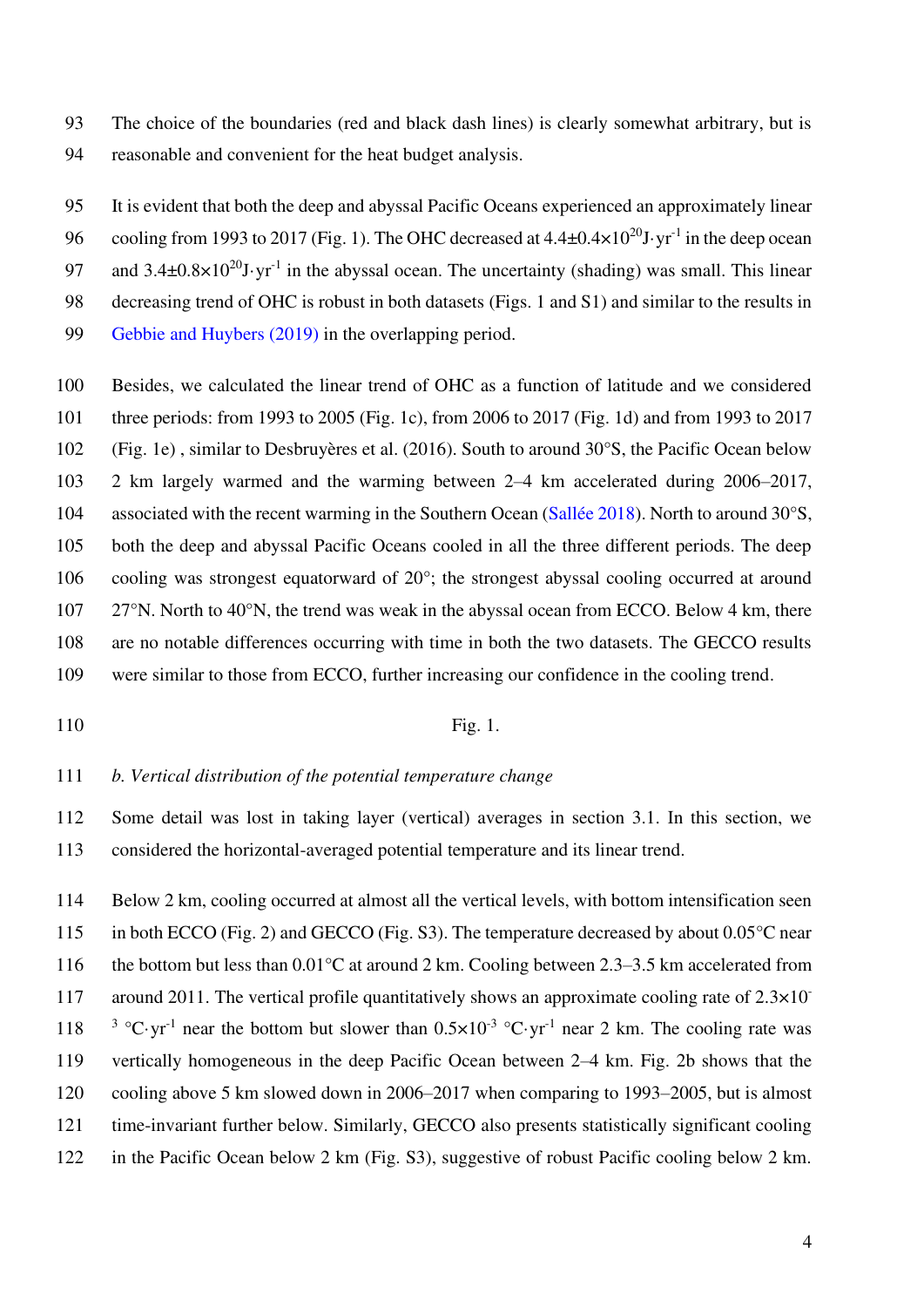123 The strongest cooling rate near the bottom is of comparable magnitude in these two ocean

124 syntheses. However, the GECCO cooling trend was less vertically homogeneous between 2–4

125 km. Below 4 km, GECCO generally estimated a more intense cooling than ECCO. In addition,

126 the GECCO reveals a recent cooling slowdown except between 3–4 km.

#### 127 **Fig. 2.**

128 *c. Geographic pattern of potential temperature change* 

129 A detailed geographic distribution helps to better understand where cooling occurs and its 130 spatial heterogeneity. Figs. 3 and S4 presented a trend map of the vertically-averaged potential 131 temperature.

132 Intense warming patches appeared in the southernmost basin, consistent with the finding of 133 previous studies (e.g., Desbruyères et al. 2017; Volkov et al., 2016). Specifically, there was 134 strong warming in both the southwest and southeast regions. The southwest waring is 135 associated with the northward Lower Circumpolar Deep Water (LCDW) inflow along the 136 eastern edge of New Zealand (Kawabe and Fujio, 2010), intensified during 2006–2017. This 137 warming between 2–4 km largely result from the horizontal convergence of heat flux (Fig. S5) 138 but was mainly attributed to the geothermal flux in the abyssal ocean (Fig. S6). In the northwest 139 deep ocean, ECCO showed a warming trend that decreased in intensity from a moderate level 140 in 1993–2005 to be negligible over the 25-year period. The vertical convergence determined 141 this warming (Fig. S5), probably meaning that water was cooling in the formation of Pacific 142 Deep Water (PDW) via upwelling. However, cooling clearly dominated over most of the area, 143 and was particularly strong west of North America, one of the regions with the longest memory 144 time (Wunsch and Heimbach 2014). Therefore, this cooling patch is at least physically 145 plausible as it takes quite a long time for this region to response to the currently experiencing 146 warming imposed by the increasing greenhouse gas concentrations. This area is a hotspot of 147 strong horizontal and vertical heat flux of opposite signs (Fig. S5), with the horizontal (vertical) 148 one dominates in the deep (abyssal) ocean. The intense horizontal divergent heat flux is likely 149 a result of the southward flow of north PDW, which then mixes with the Upper Circumpolar 150 Deep Water (UCDW) and returns to the Southern Ocean (Kawabe and Fujio, 2010; Ma et al., 151 2018). The abyssal horizontal convergence of heat flux may infer eastward flow of LCDW. 152 This intense cooling weakened over time, likely occurred between 4–5 km from Fig. 2. In 153 general, the widespread cooling in the deep and abyssal Pacific Oceans is largely determined 154 by the horizontal and vertical convergent/divergent heat flux, with heating from the vertical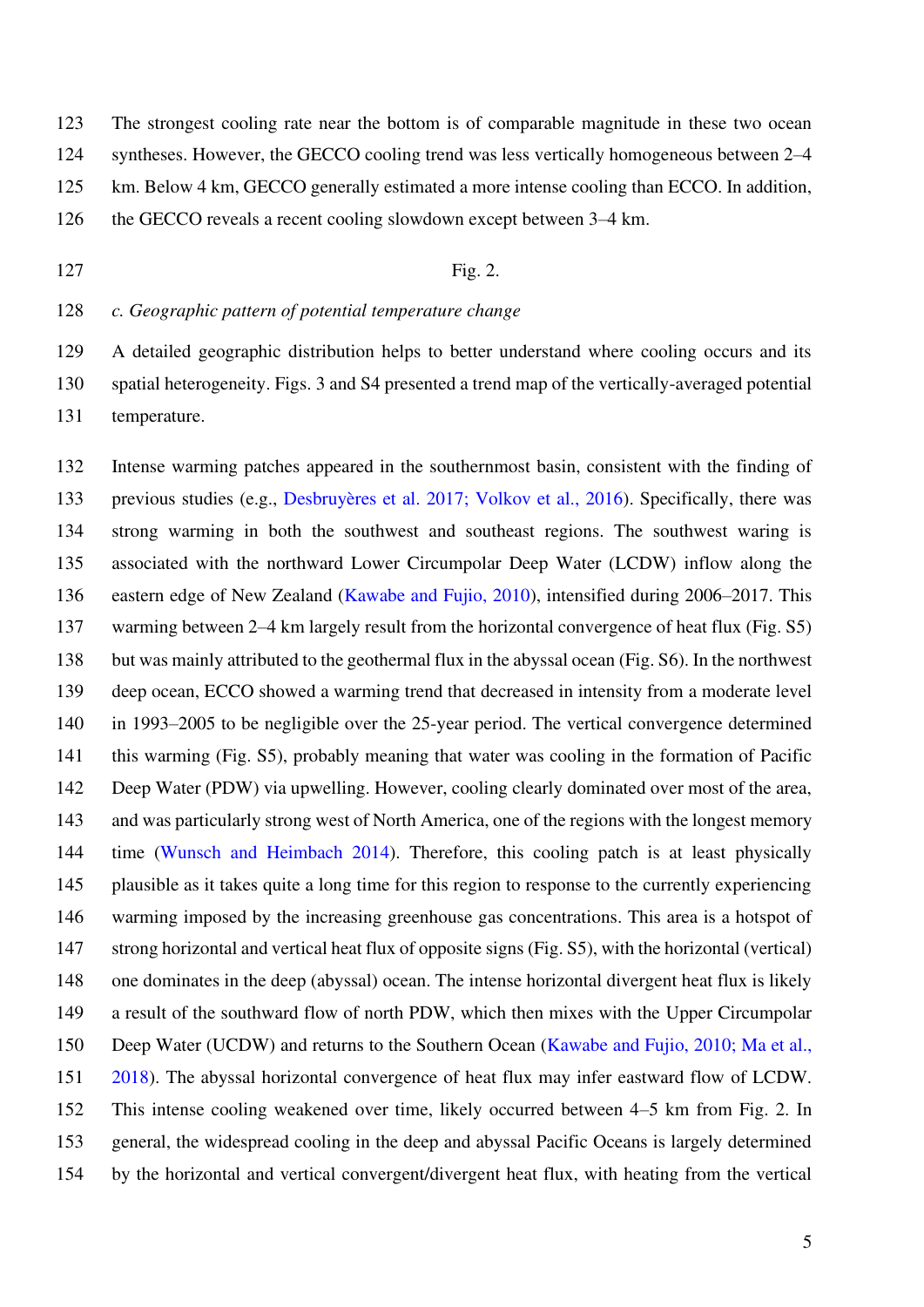155 diffusion and geothermal flux, the latter especially strong along the East Pacific Rise (Figs. 156 S5–6).

157 The overall pattern was largely the same from GECCO (Fig. S4). To some extent, the deep 158 northwest warming pattern agrees with the warming along 137°E in Tian et al. (2020), but they 159 showed warming penetrated as deep as 5 km. Again, cooling was the predominant pattern. 160 However, the warming in the southeast deep Pacific Ocean was weaker in the GECCO. In 161 addition, the intense cooling (2–4 km) west to the north American continent in ECCO was 162 invisible in GECCO. Moreover, GECCO presented a zonal-band of warming in the northern 163 tropics of the deep Pacific Ocean. The strongest abyssal cooling was geographically close, but 164 the intensity was lower in GECCO. Johnson et al. (2019) showed the southwest Pacific 165 experienced statistically significant warming below 4900 dbar but cooling between 2100 and 166 4300 dbar. Our results below around 4 km in this region is different, possibly due to different 167 time periods. The widespread cooling found here is similar to Gebbie and Huybers (2019), but 168 again the time periods were different.

169 Besides, we decomposed the potential temperature variations into heave (HV) and spice (SP) 170 components following Bindoff and McDougall (1994), shown in Fig. S7. HV stands for the 171 potential temperature change due to vertical displacement of neutral density surface and the SP 172 represents the potential temperature change along the neutral density surface (Häkkinen et al., 173 2016). South to 20°S, both ECCO and GECCO reveal strong HV-related warming. SP-related 174 warming is also notable in the Southern Ocean from ECCO but not GECCO, probably implying 175 their differences in the salinity simulation. North to 20°S, cooling dominates, with only water 176 occupying density range  $27.9-28.1$  (kg·m<sup>-3</sup>) warms north to  $20^{\circ}$ N. This corresponds to the 177 northwest Pacific SP-related warming, implying salination via density compensation. The most 178 intense cooling in the north Pacific Ocean results from both HV and SP cooling, and is most 179 likely related to the LCDW  $(28.1 \text{ kg} \cdot \text{m}^{-3} \text{ (Talley } (2011))$ .

#### 180 Fig. 3.

#### 181 *d. Heat budget analysis*

182 To determine the major contributors to cooling, we performed a heat budget analysis based on 183 ECCO (Fig. 4), within the box bounded by the red and black dashed lines in Fig. 1a. Neither 184 the northern side (Bering Strait, shallower than 2 km) nor the eastern side (landmass) of the 185 domain contributed to the OHC variations below 2 km. Advection and diffusion of heat were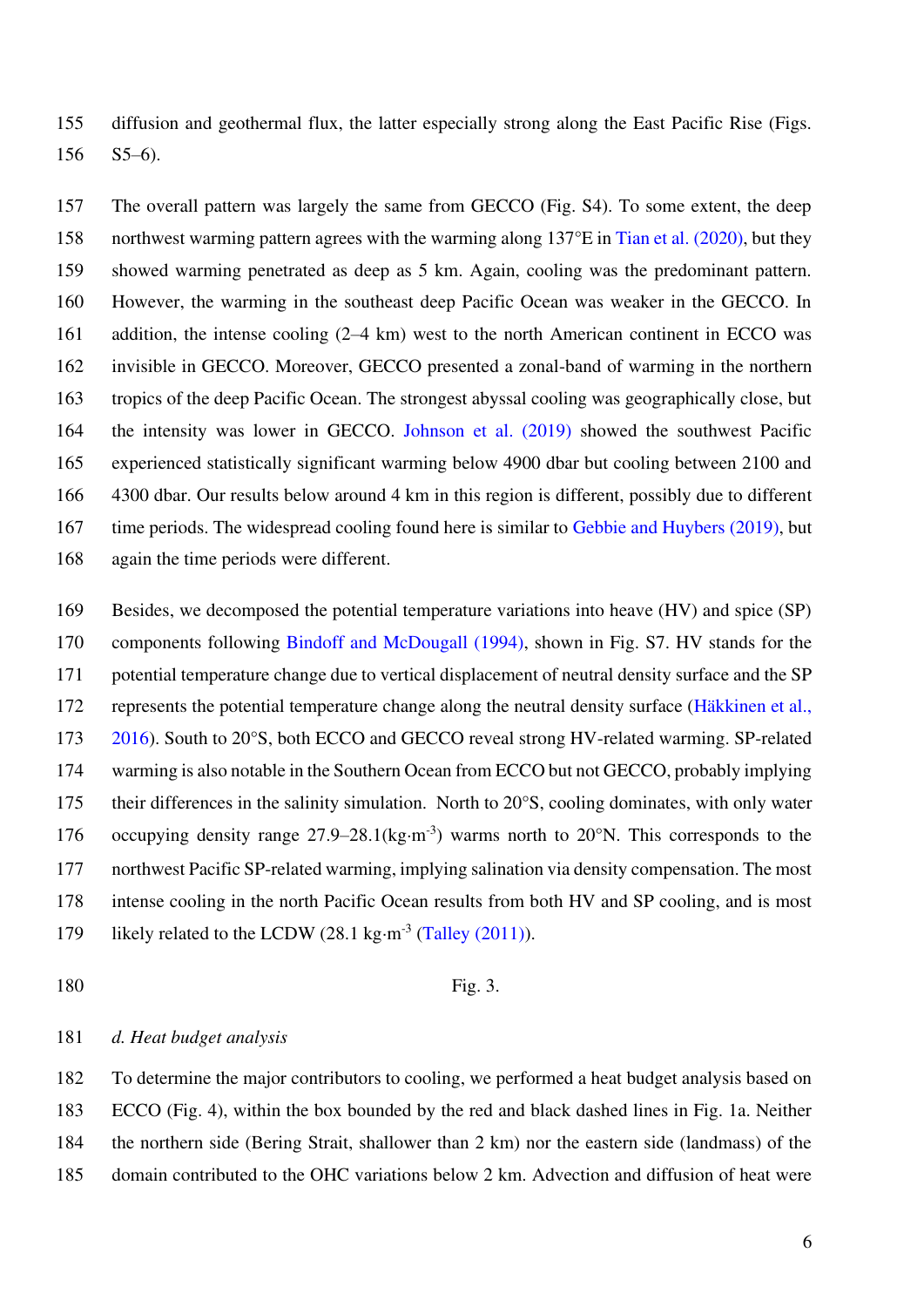186 calculated following Equation (1). The geothermal heat flux was included at the bottom grid. 187 Publicly available outputs from GECCO are not sufficient to close the budget, and thus no 188 efforts were taken to achieve a heat budget analysis using GECCO. It is worthy to note, 189 however, that heat budget is closed in the dynamically-consistent GECCO.

190 Clearly, the heat diffusion was much weaker than the advection (Fig. 4). The two primary 191 processes were the meridional heat advection through the southern boundary and the vertical 192 heat advection. The former transported heat into the domain above about 3 km and out at 193 greater depths, indicating a meridional overturning structure. The zonal advection through the 194 western boundary and the geothermal flux generally played only a moderate role. However, 195 near 6 km, the abyssal cooling largely came from the westward heat flux through the western 196 boundary.

197 The deep ocean lost heat through the southern boundary at 2–3.5 km (3.5 km is approximately 198 the depth of the neutral density of 28.16 kg⋅m<sup>-3</sup> in Kouketsu et al. (2011)) but the vertical heat 199 advection accumulated heat at 2–3 km: the heat loss was stronger, so cooling occurred. Below 200 about 3km, the deep ocean lost heat vertically (formation of PDW) but was heated through the 201 southern boundary below 3.5km (northward transport by LCDW); the vertical heat loss was 202 again much stronger. Given the volume conservation, this implies the temperature difference 203 between water within the deep Pacific Ocean and water from the Southern Ocean.

204 The meridional heat advection was closely linked to the deep Pacific meridional overturning, 205 with northward transport of major bottom water (LCDW) confined to the western ocean 206 (Kouketsu et al., 2011), mainly along the east of New Zealand. Previous studies (e.g., Kouketsu 207 et al., 2011; Voet et al., 2016) explained their findings of deep and abyssal Pacific warming as 208 a result of the slowdown of the northward volume transport. Our calculations of the northward 209 volume flux showed a similar decreasing trend in the recent years (Fig. S8) but contradict the 210 conclusion that this reduced transport led to deep and/or abyssal warming. The differences 211 between ECCO and GECCO in the calculated volume flux and cooling patterns, however, may 212 reflect the sensitivity of the temperature in the deep and abyssal ocean to the flow of major 213 bottom water.

- $214$  Fig. 4.
- 215
- 
- 216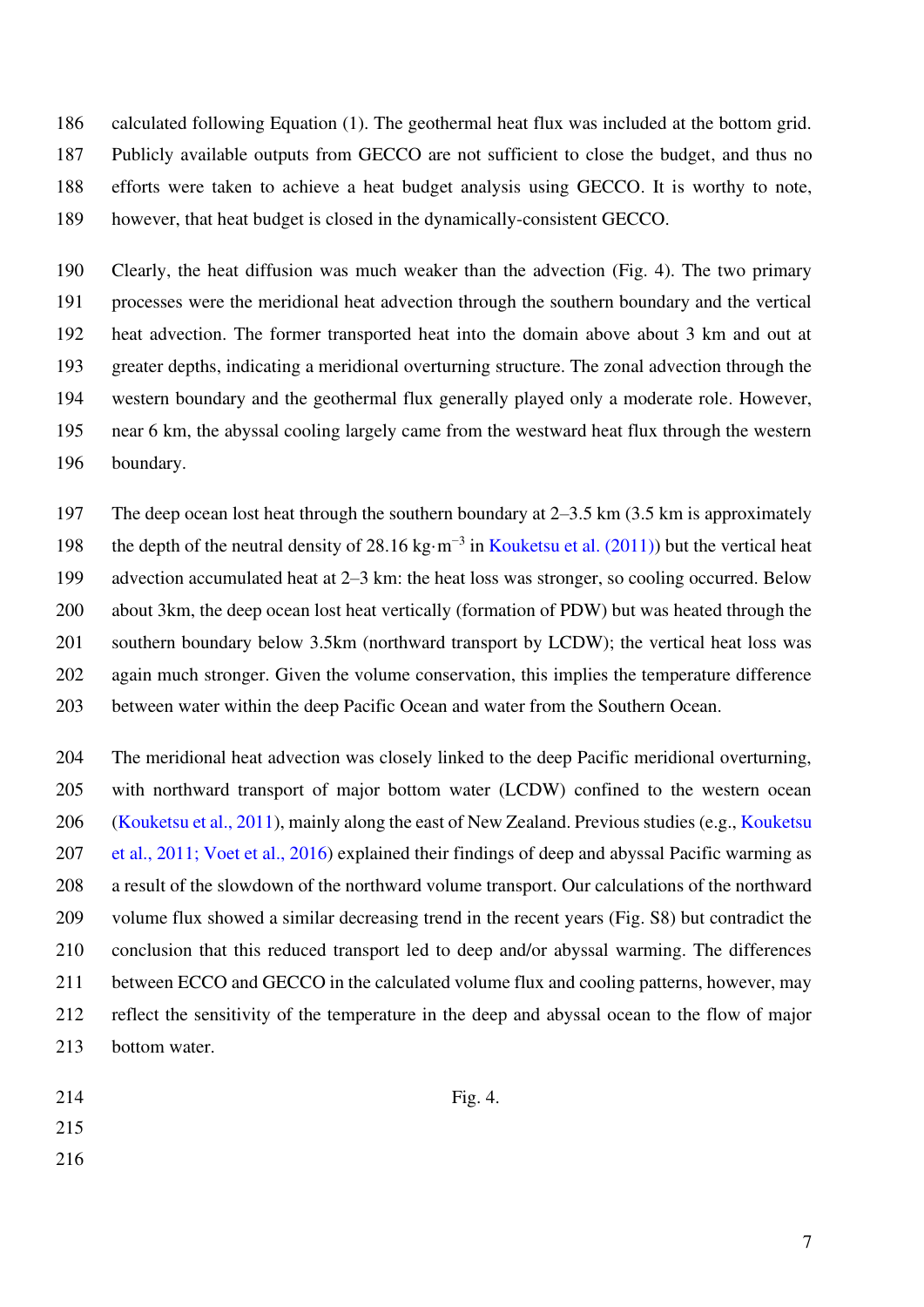## 217 **3. Discussion**

218 The most surprising result is the intense cooling in the abyssal Pacific Ocean, inconsistent with 219 most of the previous investigations. The primary difference lies in the nature of the data used, 220 sparse hydrographic measurements in previous studies, while dynamically-consistent ocean 221 syntheses in this study. Our work here provides further evidence of the deep Pacific cooling, 222 and calls into question the widely debated abyssal Pacific warming.

223 The cooling of the abyssal Pacific Ocean shown here is of considerable climate significance. 224 The Pacific Ocean has the largest volume of all the oceans, and the oceans are important heat 225 buffers in the changing climate system. That is, if the lower part of the ocean cools, less heat it 226 absorbed and more heat advected upward into the upper part of the ocean, seen from our heat 227 budget analysis. A heavier heat-intake burden will therefore be imposed on the upper ocean. 228 Moreover, if this cooling continues, it may lead to an increasingly stronger stratification at the 229 interface (e.g., 2 km) between the lower and upper ocean. This barrier will further restrict the 230 heat absorbed by the abyssal ocean and impact the upper circulation (Peng et al., 2022).

231 ECCO and GECCO complemented each other in several ways. First, they had different 232 atmospheric forcing, suggesting that differences in atmospheric forcing are not a determining 233 factor in the warming/cooling trend in the lower Pacific Ocean. Second, GECCO had a much 234 longer integration period than ECCO, indicating the robustness of current findings with respect 235 to the assimilation window used in these two products. In fact, GECCO indicates that both the 236 lower Pacific cooling persist since 1948 (the first year of GECCO integration), although the 237 cooling rate decreases in most recent decades (not shown). Third, the assimilated datasets are 238 different. Last, the grid spacing was different: ECCO has denser vertical grids but sparser 239 horizontal grids.

240 Besides, we also analyzed other datasets including both eddy-permitting and eddy-resolving 241 ones (not shown), such as Ocean General Circulation Model For the Earth Simulator (OFES 242 (Masumoto et al. 2004; Sasaki et al., 2004)) and Bluelink ReANalysis (BRAN), version 2020 243 (Chamberlain et al. 2021), and among others. It was found that dynamically-consistent models 244 (e.g., OFES) generally indicate cooling in the lower Pacific Ocean and dynamically-245 inconsistent models (BRAN2020) are more likely to present a warming trend. Some global 246 eddy-resolving reanalysis (e.g., BRAN2020 and GLORYS12V1 (Jean-Michel et al. 2021)) 247 present a cooling trend before around the middle of 2000s and strong warming from the middle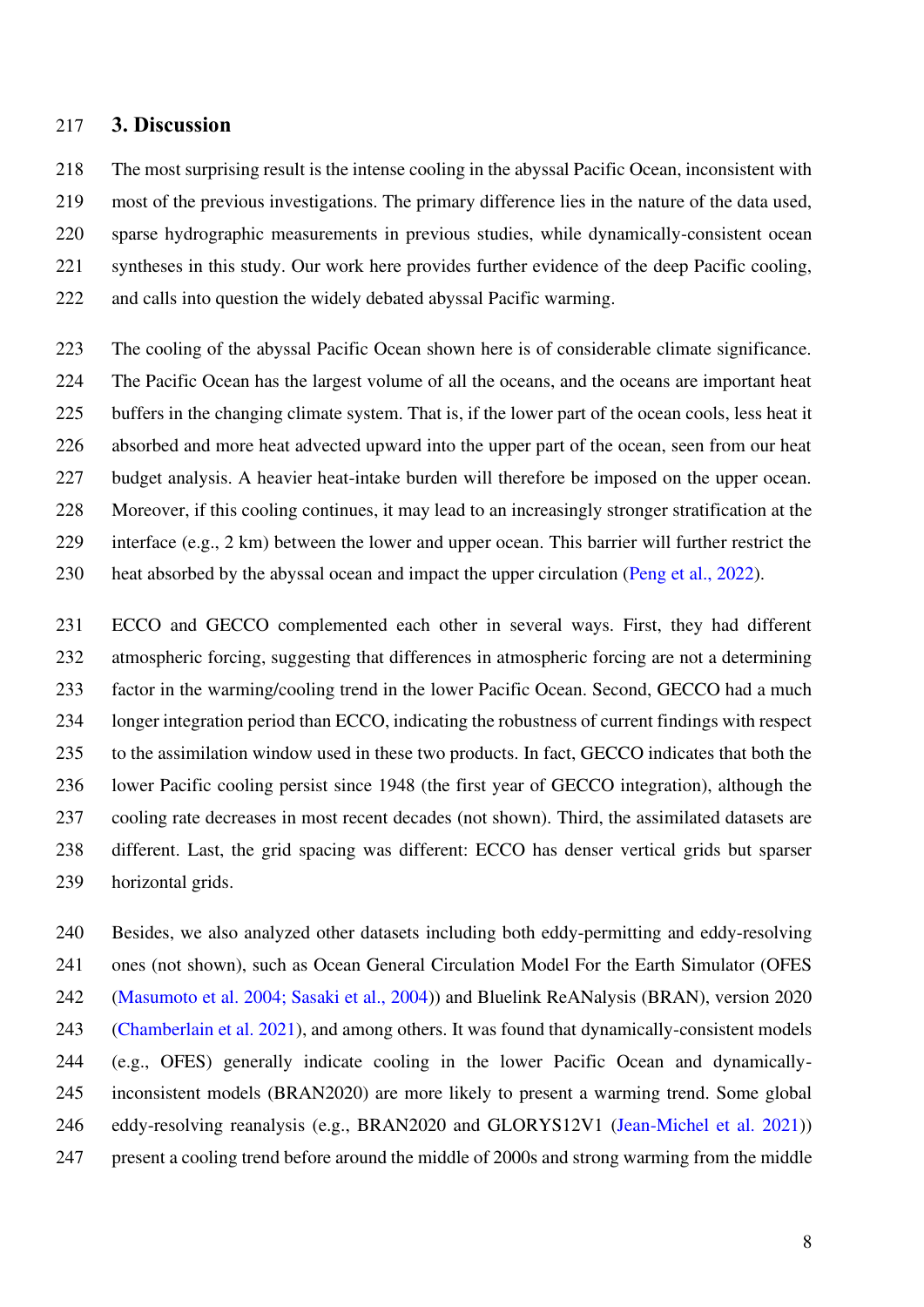248 of 2000s to the end of 2010s. This may be due to an intrinsic characteristics of the traditional 249 sequential assimilation strategy, which is sensitive to the volume of observations assimilated, 250 knowing that there is a major transition of the observation platform from ship-based ones to 251 the Argo floats in the middle of 2000s (Abraham et al., 2013; Cheng et al., 2014). Although 252 Argo floats (except the Deep Argo project) are confined to the top 2 km, it is possible that 253 artefacts induced by this observation transition in the top 2 km leads to noticeable changes in 254 the lower ocean. Furthermore, we compared four SODA3 (Carton et al., 2018) reanalysis and 255 their corresponding unconstrained simulations. The only difference between a SODA3 256 reanalysis and its simulation counterpart is that the reanalysis assimilates observations. It is 257 evident that all observation-constrained SODA3 reanalysis (dynamically-inconsistent) have a 258 marked warming bias relative to the unconstrained SODA3 simulation, which shows a weak 259 cooling between around 2–4 km and a weak warming or cooling beneath.

260 Garry et al. (2019) constructed a framework to examine the bias induced by the temporally-261 spatially sparse observational-style sampling. They applied this novel framework to an ocean 262 model and argued that around 80% of global deep warming can be represented by the 263 observational-style sampling in the model. In the meantime, the authors acknowledged that this 264 conclusion only depends on one single simulation. Indeed, a recent work based on ECCO 265 suggested that this observational-style sampling works between 2–4 km but may substantially 266 underestimate the cooling trend below 4 km in the Pacific Ocean (personal communication 267 with Y. Zhang, April 2022). This is consistent with our study that model-derived trends are 268 similar and in contrast to observation-based results in the deep and abyssal Pacific Oceans, 269 respectively.

270 Although our study is to some extent consistent with Gebbie and Huybers (2019), one should 271 note that the temporal length considered in this study is much shorter. With that said, results 272 covering the 71-yrs period using GECCO indicates that the Pacific adjustment to the last Little 273 Ice Age may still persist. Results and conclusions reported in this manuscript, however, are not 274 intended to and cannot rule out the possibility of warming in the lower Pacific Ocean as found 275 in prior studies, as both models and observations have drifts or biases. Therefore, the realistic 276 situation may be a compromise between the calculated trends in our study and prior ones. We 277 expect improvements in both observations (e.g., Deep Argo program) and models (e.g., a 278 higher resolution and better mixing parameterization) to enhance our understanding of the deep 279 ocean state.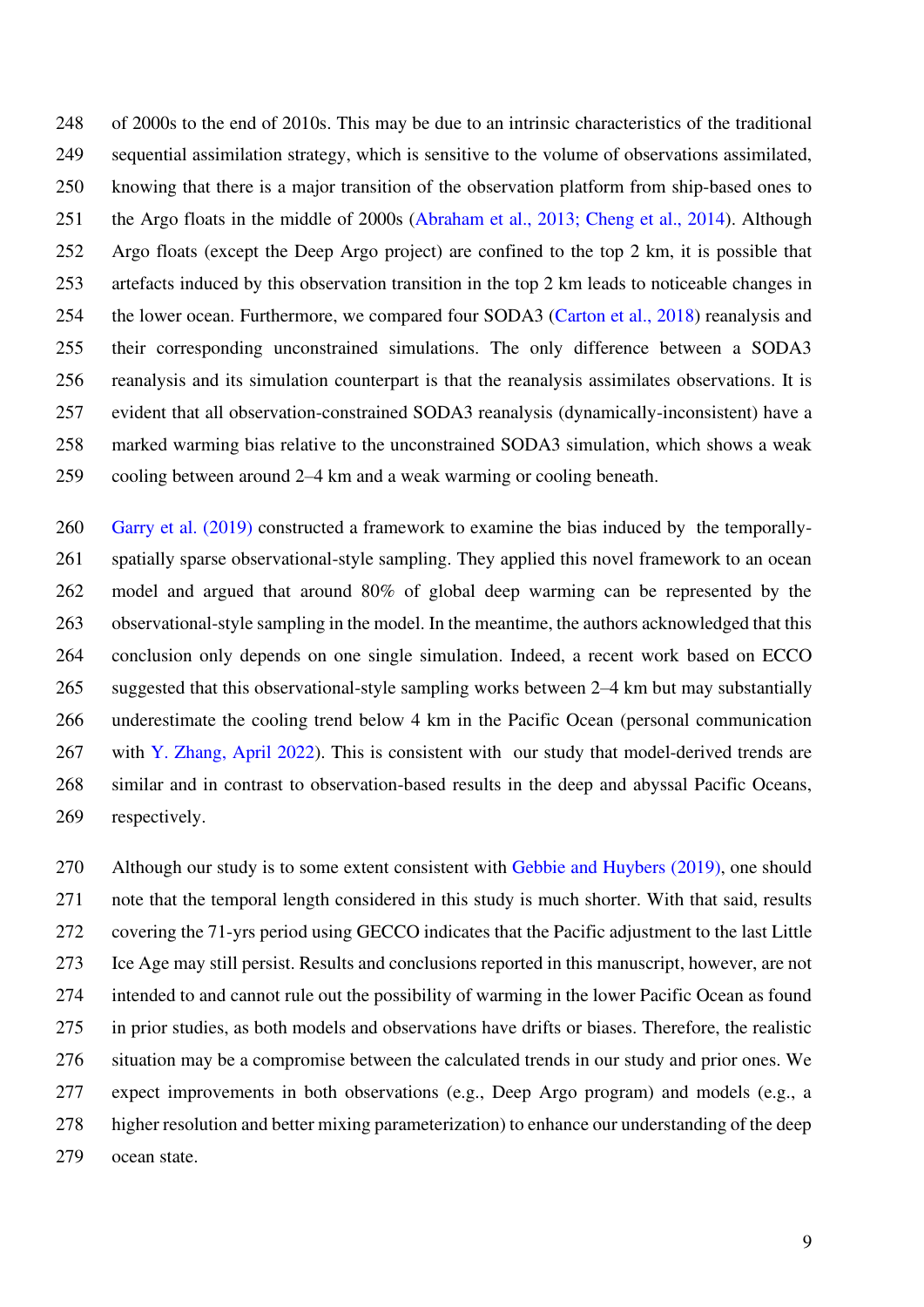**Acknowledgments.** We thank the ECCO and GECCO teams for the publicly available datasets. 281 Dr. Peter McIntyre helped to improve the manuscript. An earlier version of this manuscript 282 was commented by Dr. Jiping Xie. We are also grateful for Hong Zhang from the Jet Propulsion 283 Laboratory in helping with the heat budget analysis and Yang Zhang from University of 284 Delaware for providing information about potential bias of using sparse observations in 285 auditing the abyssal warming/cooling in the Pacific Ocean.

**Author contributions.** F.L. conceived the study. F.L. and P.Z. framed the structure. F.L. 287 conducted the calculations and drafted the manuscript. F.L. and P.Z. leaded the result analysis. 288 All authors discussed the results and contributed to improving the manuscript.

**Data Availability.** The ECCOv4r4 data can be access from [https://www.ecco-](https://www.ecco-group.org/products-ECCO-V4r4.htm)[group.org/products-ECCO-V4r4.htm;](https://www.ecco-group.org/products-ECCO-V4r4.htm) GECCO3 data is available at [https://www.cen.uni-](https://www.cen.uni-hamburg.de/en/icdc/data/ocean/reanalysis-ocean/gecco3.html)[hamburg.de/en/icdc/data/ocean/reanalysis-ocean/gecco3.html.](https://www.cen.uni-hamburg.de/en/icdc/data/ocean/reanalysis-ocean/gecco3.html)

**Code availability.** Codes to reproduce this study is available from F.L. on request.

**Competing interests.** The authors declare no competing interests.

- 
- 
- 
- 
- 
- 
- 
- 
- 
- 
- 
- 
- 
-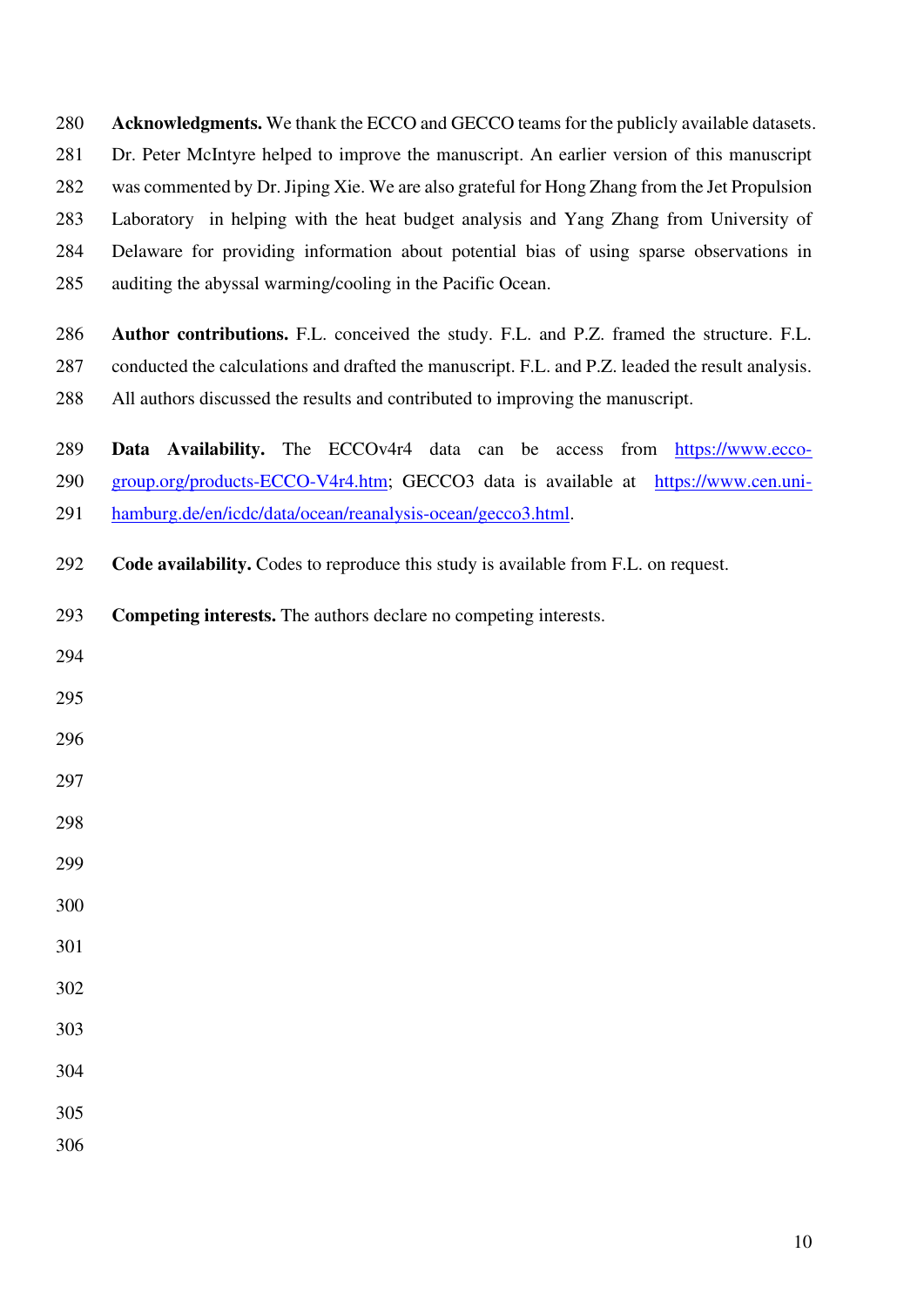| 307 | <b>REFERENCES</b>                                                                          |
|-----|--------------------------------------------------------------------------------------------|
| 308 | Abraham, J. P., and Coauthors, 2013: A review of global ocean temperature observations:    |
| 309 | Implications for ocean heat content estimates and climate change. Rev. Geophys., 51, 450–  |
| 310 | 483, https://doi.org/10.1002/rog.20022.                                                    |
| 311 | Balmaseda, M., K. E. Trenberth, and E. Erland Källén, 2013: Distinctive climate signals in |
| 312 | reanalysis of global ocean heat content. <i>Geophys. Res. Lett.</i> , 40(9), 1754–1759.    |
| 313 | https://doi.org/10.1002/grl.50382.                                                         |
| 314 | Carton, J. A., G. A. Chepurin, and L. Chen, 2018: SODA3: A new ocean climate reanalysis.   |
| 315 | J. Clim., 31, 6967-6983, https://doi.org/10.1175/JCLI-D-18-0149.1                          |
| 316 | Chamberlain, M. A., P. R. Oke, R. A. S. Fiedler, H. M. Beggs, G. B. Brassington, and P.    |
| 317 | Divakaran, 2021: Next generation of Bluelink ocean reanalysis with multiscale data         |
| 318 | assimilation: BRAN2020. Earth Syst. Sci. Data., 13, 5663-5688,                             |
| 319 | https://doi.org/10.5194/essd-13-5663-2021.                                                 |
| 320 | Cheng, L., and J. Zhu, 2014: Artifacts in variations of ocean heat content induced by the  |
| 321 | observation system changes. Geophys. Res. Lett., 41, 7276–7283,                            |
| 322 | https://doi.org/10.1002/2014GL061881.                                                      |
| 323 | Cheng, L., K. E. Trenberth, M. D. Palmer, J. Zhu, and J. P. Abraham, 2016: Observed and    |
| 324 | simulated full-depth ocean heat content changes for 1970–2005. Ocean Sci., 12, 925–935,    |
| 325 | https://doi.org/10.5194/os-12-925-2016.                                                    |
| 326 | Dee, D. P., and Coauthors, 2011: The ERA-Interim reanalysis: configuration and             |
| 327 | performance of the data assimilation system. Q. J. R. Meteorol. Soc., 137, 553–597,        |
| 328 | https://doi.org/10.1002/qj.828.                                                            |
| 329 | Desbruyeres, D., S. G. Purkey, E. L. Mcdonagh, G. C. Johnson, and B. A. King, 2016: Deep   |
| 330 | and abyssal ocean warming from 35 years of repeat hydrography. Geophys. Res. Lett.,        |
| 331 | 43(19), 10356-10365, https://doi.org/10.1002/2016GL070413.                                 |
| 332 | Desbruyères, D., E. L. McDonagh, B. A. King, and V. Thierry, 2017: Global and Full-Depth   |

- 333 Ocean Temperature Trends during the Early Twenty-First Century from Argo and Repeat
- 334 Hydrography. *J. Clim*., **30**(6), 1985–1997,<https://doi.org/10.1175/JCLI-D-16-0396.1>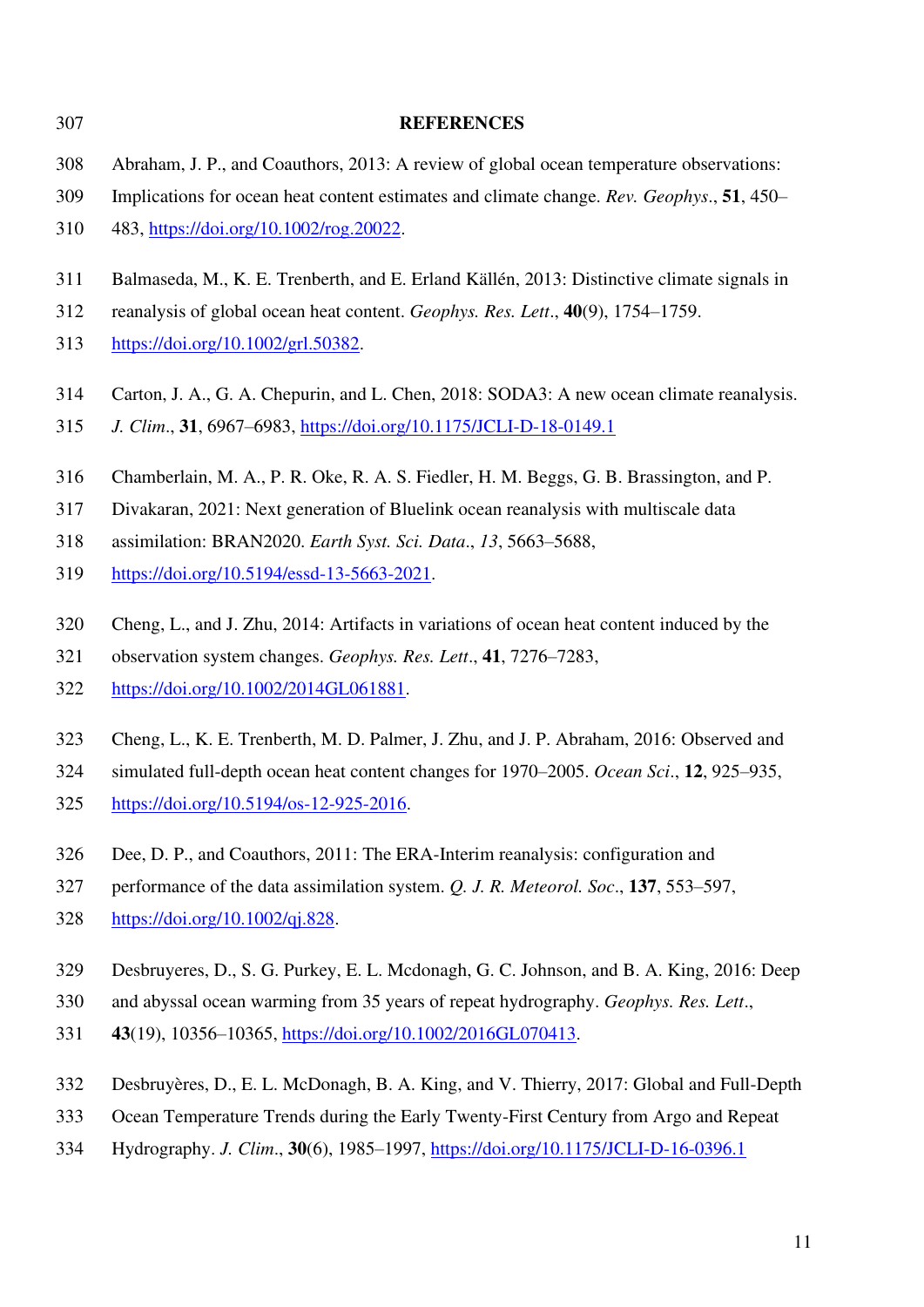- 335 Durack, P. J., P. J. Gleckler, S. G. Purkey, G. C. Johnson, J. M. Lyman, and T. P. Boyer,
- 336 2018: Ocean warming: From the surface to the deep in observations and models.
- 337 *Oceanography*, **31**(2), 41–51, [https://doi.org/10.5670/oceanog.2018.227.](https://doi.org/10.5670/oceanog.2018.227)
- 338 ECCO Consortium, I. Fukumori, O. Wang, I. Fenty, G. Forget, P. Heimbach, and R. M.
- 339 Ponte, 2020: ECCO Central Estimate (Version 4 Release 4). Retrieved from
- 340 [https://ecco.jpl.nasa.gov/drive/files/Version4/Release4.](https://ecco.jpl.nasa.gov/drive/files/Version4/Release4)
- 341 England, M. H., and Coauthors, 2014: Recent intensification of wind-driven circulation in the
- 342 Pacific and the ongoing warming hiatus. *Nat. Clim. Change*., **4**, 222–227,
- 343 [https://doi.org/10.1038/nclimate2106.](https://doi.org/10.1038/nclimate2106)
- 344 Forget, G., J. Campin, P. Heimbach, C. N. Hill, R. M. Ponte, and C. Wunsch, 2015: ECCO
- 345 version 4: an integrated framework for non-linear inverse modeling and global ocean state
- 346 estimation. *Geosci. Model Dev*., **8**, 3071–3104, [https://doi.org/10.5194/gmd-8-3071-2015.](https://doi.org/10.5194/gmd-8-3071-2015)
- 347 Forget, G., and D. Ferreira, 2019. Global ocean heat transport dominated by heat export from
- 348 the tropical Pacific. *Nat. Geosci*., **12**, 351–354, [https://doi.org/10.1038/s41561-019-0333-7.](https://doi.org/10.1038/s41561-019-0333-7)
- 349 Garry, F. K., E. L. McDonagh, A. T. Blaker, C. D. Roberts, D. G. Desbruyères, E. Frajka-
- 350 Williams, and B. A. King, 2019: Model-Derived Uncertainties in Deep Ocean Temperature
- 351 Trends Between 1990 and 2010. *J. Geophys. Res. Oceans*., **124**, 1155–1169,
- 352 [https://doi.org/10.1029/2018JC014225.](https://doi.org/10.1029/2018JC014225)
- 353 Gaspar, P., Y. Grégoris, and J.-M. Lefevre, 1990: A simple eddy kinetic energy model for
- 354 simulations of the oceanic vertical mixing: Tests at station Papa and long-term upper ocean
- 355 study site. *J. Geophys. Res. Oceans*., **95**(C9), 16179–16193,
- 356 [https://doi.org/10.1029/JC095iC09p16179.](https://doi.org/10.1029/JC095iC09p16179)
- 357 Gebbie, G., and P. Huybers, 2019: The Little Ice Age and 20th-century deep Pacific cooling.
- 358 *Science*, **363**(6422), 70–74, [https://doi.org/10.1126/science.aar8413.](https://doi.org/10.1126/science.aar8413)
- 359 Good, S. A., M. Martin, and N. A. Rayner, 2013: EN4: Quality controlled ocean temperature
- 360 and salinity profiles and monthly objective analyses with uncertainty estimates. *J. Geophys.*
- 361 *Res. Oceans*., **118**(12), 6704–6716, [https://doi.org/10.1002/2013JC009067.](https://doi.org/10.1002/2013JC009067)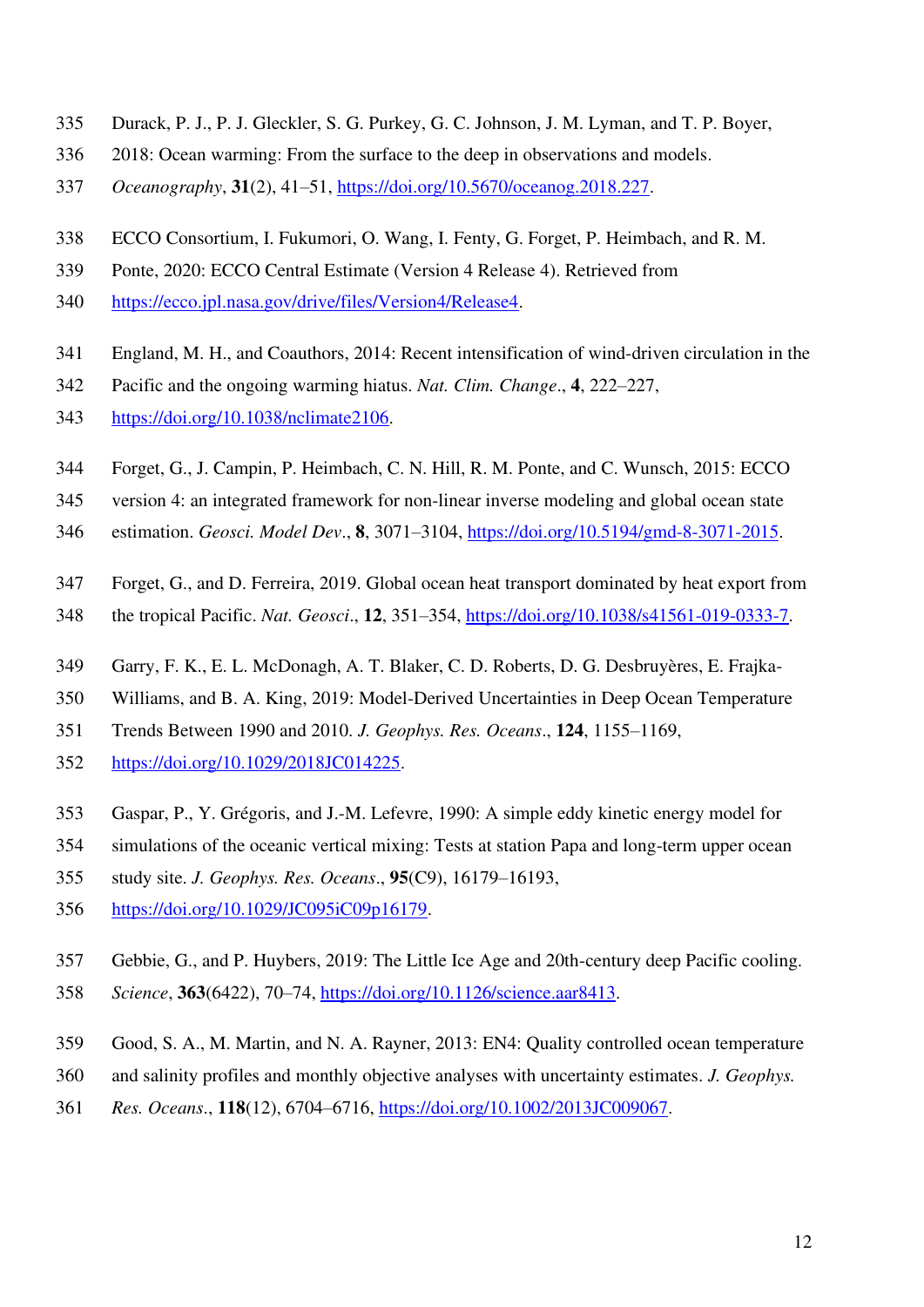- 362 Hakkinen, S., P. B. Rhines, and D. L. Worthen, 2016: Warming of the Global Ocean: Spatial
- 363 Structure and Water-Mass Trends. *J. Clim*., **29**(13), 4949–4963, [https://doi.org/10.1175/JCLI-](https://doi.org/10.1175/JCLI-D-15-0607.1)
- 364 [D-15-0607.1.](https://doi.org/10.1175/JCLI-D-15-0607.1)
- 365 Jean-Michel, L., and Coauthors, 2021: The Copernicus Global 1/12° Oceanic and Sea Ice
- 366 GLORYS12 Reanalysis. *Front. Earth Sci*., **9**, 698876,
- 367 [https://doi.org/10.3389/feart.2021.698876.](https://doi.org/10.3389/feart.2021.698876)
- 368 Johnson, G. C., S. G. Purkey, N. V. Zilberman, and D. Roemmich, 2019: Deep Argo
- 369 Quantifies Bottom Water Warming Rates in the Southwest Pacific Basin. *Geophys. Res. Lett*.,
- 370 **46**(5), 2662–2669, [https://doi.org/10.1029/2018GL081685.](https://doi.org/10.1029/2018GL081685)
- 371 Kalnay, E., and Coauthors, 1996: The NCEP/NCAR 40-Year Reanalysis Project. *Bull. Am.*
- 372 *Meteorol. Soc*., **77**(3), 437–471, [https://doi.org/10.1175/1520-](https://doi.org/10.1175/1520-0477(1996)077%3c0437:TNYRP%3e2.0.CO;2)
- 373 [0477\(1996\)077<0437:TNYRP>2.0.CO;2.](https://doi.org/10.1175/1520-0477(1996)077%3c0437:TNYRP%3e2.0.CO;2)
- 374 Kawabe, M., and S. Fujio, 2010: Pacific ocean circulation based on observation. *J.*
- 375 *Oceanogr*., **66**(3), 389–403, [https://doi.org/10.1007/s10872-010-0034-8.](https://doi.org/10.1007/s10872-010-0034-8)
- 376 Köhl, A., 2020: Evaluating the GECCO3 1948–2018 ocean synthesis a configuration for
- 377 initializing the MPI-ESM climate model. *Q. J. R. Meteorol. Soc*., **146**(730), 2250–2273,
- 378 [https://doi.org/10.1002/qj.3790.](https://doi.org/10.1002/qj.3790)
- 379 Kouketsu,S., Doi, and Coauthors, 2011: Deep ocean heat content changes estimated from
- 380 observation and reanalysis product and their influence on sea level change. *J. Geophys. Res.*
- 381 *Oceans*., **116**, C03012, [https://doi.org/10.1029/2010JC006464.](https://doi.org/10.1029/2010JC006464)
- 382 Large, W., and S. Yeager, 2004: Diurnal to Decadal Global Forcing for Ocean and Sea-Ice
- 383 Models: The Data Sets and Flux Climatologies. [https://doi.org/10.5065/D6KK98Q6.](https://doi.org/10.5065/D6KK98Q6)
- 384 Lee, S., and Coauthors, 2015: Pacific origin of the abrupt increase in Indian Ocean heat
- 385 content during the warming hiatus. *Nat. Geosci*., **8**, 445–449,
- 386 [https://doi.org/10.1038/ngeo2438.](https://doi.org/10.1038/ngeo2438)
- 387 Levitus, S., and Coauthors, 2012. World ocean heat content and thermosteric sea level change
- 388 (0–2000 m), 1955–2010. *Geophys. Res. Lett*., **39**(10), L10603,
- 389 [https://doi.org/10.1029/2012GL051106.](https://doi.org/10.1029/2012GL051106)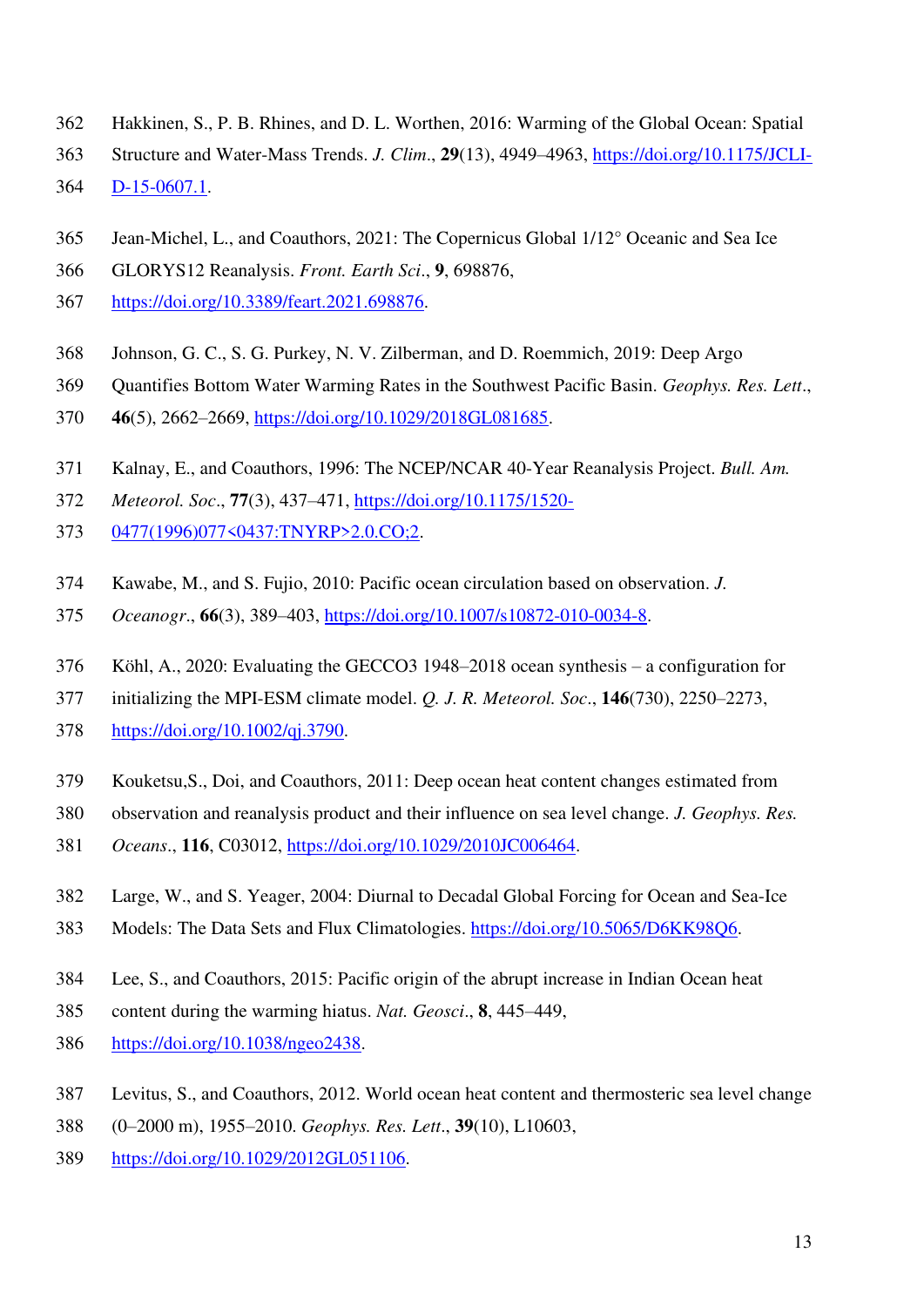- 390 Liang, X., C. Liu, R. M. Ponte, and D. P. Chambers, 2021: A Comparison of the Variability
- 391 and Changes in Global Ocean Heat Content from Multiple Objective Analysis Products
- 392 During the Argo Period. *J. Clim*., **34**(19), 7875–7895, [https://doi.org/10.1175/JCLI-D-20-](https://doi.org/10.1175/JCLI-D-20-0794.1)
- 393 [0794.1.](https://doi.org/10.1175/JCLI-D-20-0794.1)
- 394 Liang, X., C. Wunsch, P. Heimbach, and G. Forget, 2015: Vertical Redistribution of Oceanic
- 395 Heat Content. *J. Clim*., **28**(9), 3821–3833, [https://doi.org/10.1175/JCLI-D-14-00550.1.](https://doi.org/10.1175/JCLI-D-14-00550.1)
- 396 Ma, X., J. Tian, W. Ma, K. Li, and J. Yu, 2018 : Changes of deep Pacific overturning
- 397 circulation and carbonate chemistry during middle Miocene East Antarctic ice sheet
- 398 expansion. *Earth & Planet. Sci. Lett*., **484**, 253–263,
- 399 [https://doi.org/10.1016/j.epsl.2017.12.002.](https://doi.org/10.1016/j.epsl.2017.12.002)
- 400 Masumoto, Y., and Coauthors, 2004: A fifty-year eddy-resolving simulation of the world
- 401 ocean: Preliminary outcomes of OFES (OGCM for the Earth Simulator). *J. Earth Simulator*,
- 402 **1**, 35–56, [https://doi.org/10.32131/jes.1.35.](https://doi.org/10.32131/jes.1.35)
- 403 Palmer, M. D., D. J. Mcneall, and N. Dunstone, 2011: Importance of the deep ocean for
- 404 estimating decadal changes in Earth's radiation balance. *Geophys. Res. Lett*., **38**(13), L13707. 405 [https://doi.org/10.1029/2011GL047835.](https://doi.org/10.1029/2011GL047835)
- 406 Peng Q., and Coauthors, 2022: Surface warming–induced global acceleration of upper ocean
- 407 currents. *Science Advances*, **8**, eabj8394, [https://doi.org/10.1126/sciadv.abj8394.](https://doi.org/10.1126/sciadv.abj8394)
- 408 Piecuch, C. G., 2017: A Note on Practical Evaluation of Budgets in ECCO Version 4 Release 409 3. 1–34.
- 410 Purkey, S., and G. Johnson, 2010. Warming of Global Abyssal and Deep Southern Ocean
- 411 Waters Between the 1990s and 2000s: Contributions to Global Heat and Sea Level Rise
- 412 Budgets. *J. Clim*., **23**(23), 6336–6351, [https://doi.org/10.1175/2010JCLI3682.1.](https://doi.org/10.1175/2010JCLI3682.1)
- 413 Redi, M. H., 1982: Oceanic Isopycnal Mixing by Coordinate Rotation. *J. Phys. Oceanogr*.,
- 414 **12**(10), 1154–1158, [https://doi.org/10.1175/1520-0485\(1982\)012<1154:OIMBCR>2.0.CO;2](https://doi.org/10.1175/1520-0485(1982)012%3c1154:OIMBCR%3e2.0.CO;2)
- 415 Sallée, J.-B., 2018: Southern Ocean Warming. *Oceanography*, **31**, 52–62,
- 416 [https://doi.org/10.5670/oceanog.2018.215.](https://doi.org/10.5670/oceanog.2018.215)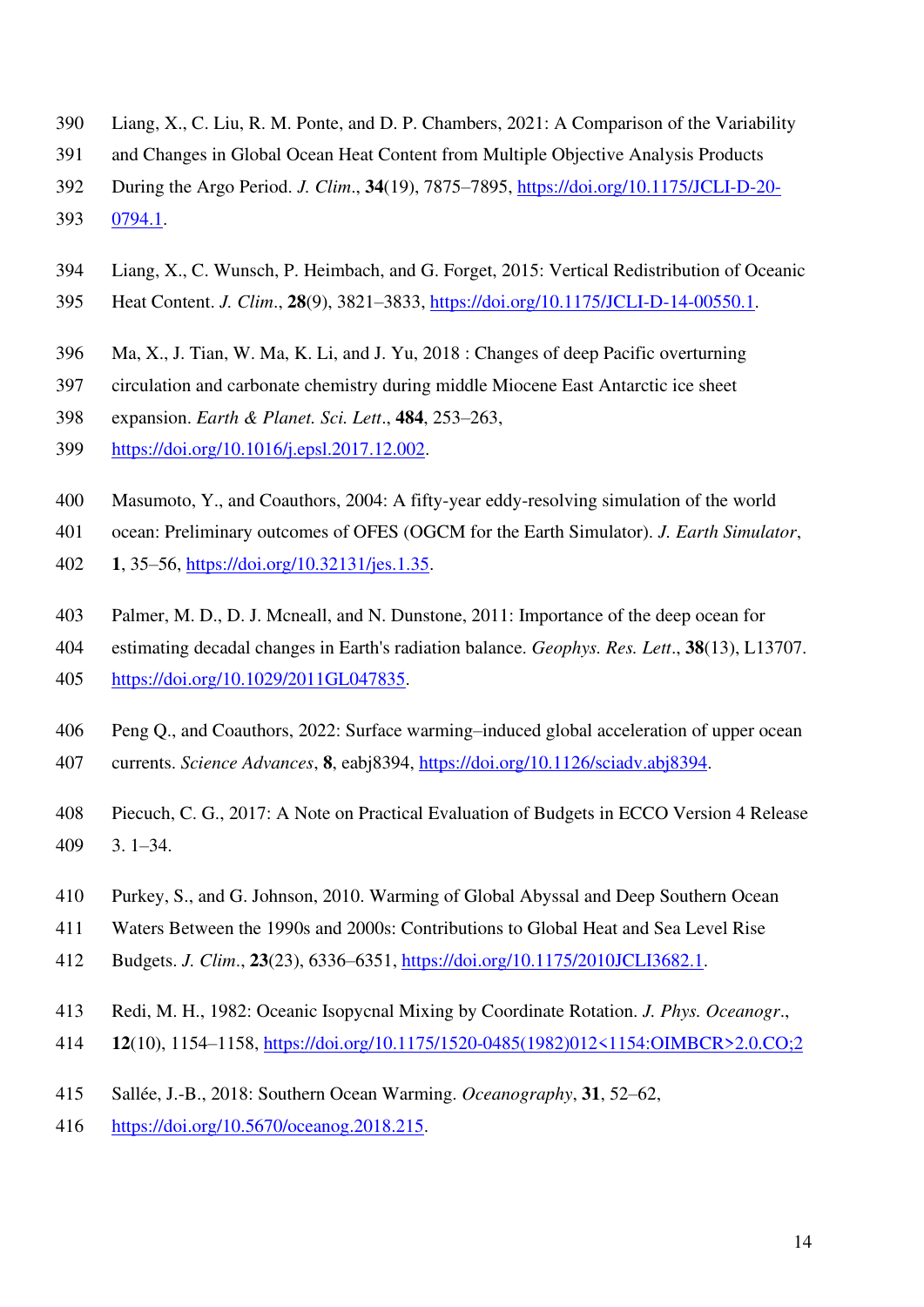- 417 Sasaki, H., and Coauthors, 2004: A series of eddy-resolving ocean simulations in the world
- 418 ocean OFES (OGCM for the Earth Simulator) project. Oceans '04 MTS/IEEE Techno-
- 419 Ocean '04 (IEEE Cat. No.04CH37600), 3, 1535-1541.
- 420 Tian, Z., and Coauthors, 2021: Water-Mass Properties and Circulation in the Deep and
- 421 Abyssal Philippine Sea. *J. Geophys. Res. Oceans*., **126**(6), e2020JC016994,
- 422 <https://doi.org/10.1029/2020JC016994>
- 423 Trenberth, K. E., J. T. Fasullo, K. Von Schuckmann, and L. Cheng, 2016: Insights into
- 424 Earth's Energy Imbalance from Multiple Sources. *J. Clim*., **29**(20), 7495–7505,
- 425 [https://doi.org/10.1175/JCLI-D-16-0339.1.](https://doi.org/10.1175/JCLI-D-16-0339.1)
- 426 Talley, L. D., 2011: *Descriptive physical oceanography: an introduction*. Academic press.
- 427 Trenberth, K. E., L. Cheng, P. Jacobs, Y. Zhang, and J. Fasullo, 2018: Hurricane Harvey
- 428 Links to Ocean Heat Content and Climate Change Adaptation. *Earth's Future*, **6**(5), 730–
- 429 744, [https://doi.org/10.1029/2018EF000825.](https://doi.org/10.1029/2018EF000825)
- 430 Voet, G., and Coauthors, 2016. Warming and Weakening of the Abyssal Flow through
- 431 Samoan Passage. *J. Phys. Oceanogr*., **46**(8), 2389–2401, [https://doi.org/10.1175/JPO-D-16-](https://doi.org/10.1175/JPO-D-16-0063.1)
- 432 [0063.1.](https://doi.org/10.1175/JPO-D-16-0063.1)
- 433 Volkov, D. L., S.-K. Lee, F. W. Landerer, and R. Lumpkin, 2017: Decade-long deep-ocean
- 434 warming detected in the subtropical South Pacific. *Geophys. Res. Lett*., **44**(2), 927–936,
- 435 <https://doi.org/10.1002/2016GL071661>
- 436 Wunsch, C., and P. Heimbach, 2014: Bidecadal Thermal Changes in the Abyssal Ocean. *J.*
- 437 *Phys. Oceanogr*., **44**(8), 2013–2030, [https://doi.org/10.1175/JPO-D-13-096.1.](https://doi.org/10.1175/JPO-D-13-096.1)
- 438 Zilberman, N. V., D. H. Roemmich, and J., Gilson, 2020: Deep-Ocean Circulation in the
- 439 Southwest Pacific Ocean Interior: Estimates of the Mean Flow and Variability Using Deep
- 440 Argo Data. *Geophys. Res. Lett*., **47**(13), e2020GL088342,
- 441 [https://doi.org/10.1029/2020GL088342.](https://doi.org/10.1029/2020GL088342)
- 442
- 443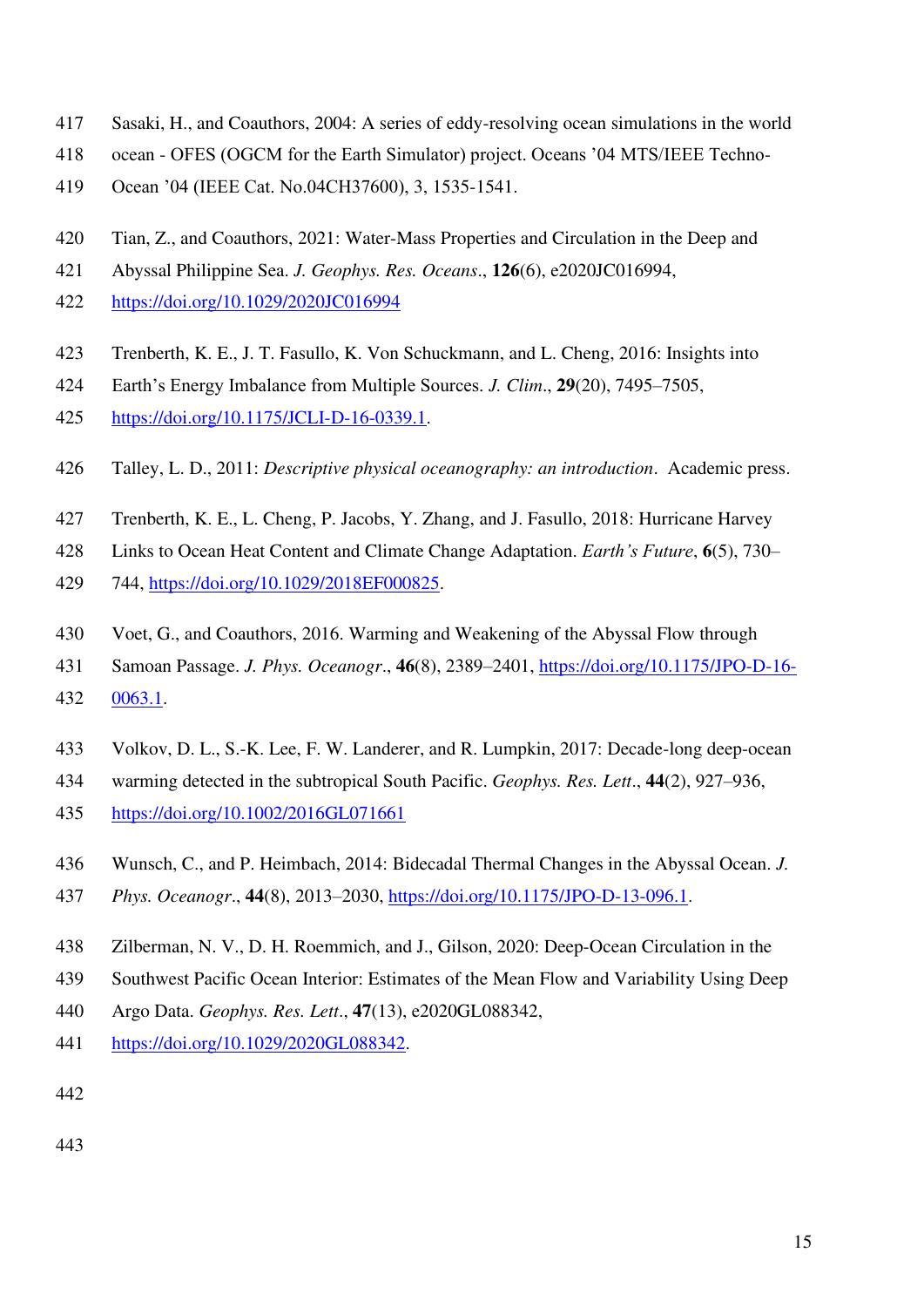#### 444 **Methods**

445 **ECCO and GECCO data.** The ECCOv4r4 is the latest ECCO ocean state estimate product 446 spanning from 1992 to 2017 (Forget et al., 2015; ECCO et al., 2020). It is based on the MIT 447 general circulation model (MITgcm), with surface fluxes derived from 6-hourly atmospheric 448 forcing from the ERA-Interim reanalysis fields (Dee et al. 2011) via bulk formulae of Large 449 and Yeager (2004) and is constrained by nearly all modern ocean observations (ECCO et al., 450 2020). The ability to use information contained in those observations is achieved using a 4d-451 Var assimilation scheme, in which adjoint sensitivities provide a practical means to reduce 452 spurious model drifts and biases, through inversion of uncertain model state variables. It 453 maintains the dynamic balance of the model solution and avoids adding source/sink terms of 454 unknown nature to the model equations over conventional sequential assimilation methods. 455 The horizontal grid spacing is 1° zonally, and meridionally ranges from 0.25° near the Equator 456 and poles to 1° at mid latitudes. There are 50 vertical levels, apart from 10 m at the surface and 457 457 m at 5900 m depth.

458 The GECCO3 is the first global dynamically-consistent and eddy-permitting synthesis 459 spanning from 1948 to 2018 (Köhl 2020). It is based on the MITgcm, with atmospheric forcing 460 from the 6-hourly NCEP RA1 reanalysis fields (Kalnay et al. 1996). The surface fluxes were 461 derived following Large and Yeager (2004). The nominal horizontal resolution is 0.4° and there 462 are 40 levels apart from 12 m at the surface to 600 m at depth (Köhl 2020). The assimilated 463 temperature profiles are mainly from the EN4.2.1 (Good et al., 2013), an objective analysis of 464 subsurface temperature and salinity at the Met Office Hadley Centre.

465 **OHC and potential-temperature changes.** In this study, we defined the deep ocean as depths 466 2–4 km, and the abyssal ocean as depths below 4 km. For each layer (deep or abyssal), we 467 calculated time series of OHC by incorporating grid volume, seawater density, potential 468 temperature and specific-heat capacity (Equation (1)). We excluded the first-year data (1992) 469 of ECCO and took 1993 as the baseline year. The zonally integrated OHC was calculated for 470 three periods: 1993–2005; 2006–2017; and 1993–2017. Taking into account these three periods 471 was to identify possible shift caused by transition from ship-based observations to Argo floats 472 (Cheng and Zhu, 2014). To some degree, this is also similar to Desbruyères et al. (2016), in 473 which pre-2000, post-2000 and the long-term were considered.

$$
OHC = \rho \delta \nu C_p (\theta - \theta_{1993}) = \rho \delta \nu C_p \Delta \theta, \tag{1}
$$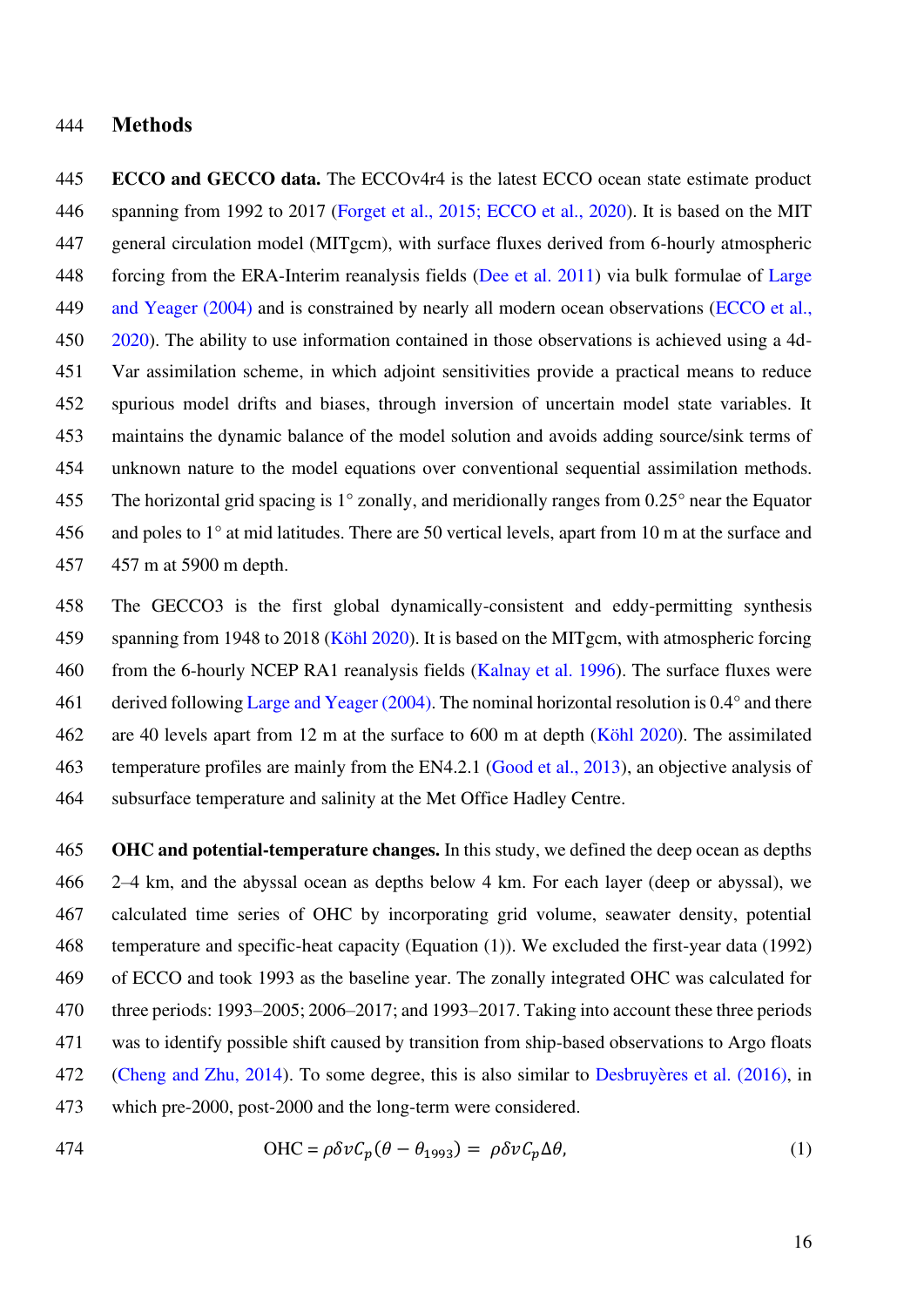- 475 where  $\rho$  (kg·m<sup>-3</sup>) is the seawater density,  $\delta v$  (m<sup>3</sup>) is the grid volume,  $C_p$  (J·kg<sup>-1</sup>·°C<sup>-1</sup>) the 476 specific heat of seawater at constant pressure, *θ* (°C) the annual-mean potential temperature,
- 477 and  $\theta_{1993}$  the annual-mean potential temperature in 1993. A value of  $4.1 \times 10^6$  J·m<sup>-3</sup>·°C<sup>-1</sup> was
- 478 used for the product of  $\rho$  and  $C_p$  (Palmer et al., 2011).

479 The volume-averaged potential temperature was also calculated at each depth. Additionally, 480 we generated a detailed spatial distribution of cooling/warming trend by first calculating the 481 vertically averaged potential temperature at each geographic location, then fitting a least-482 squares straight line. The linear trend was calculated using the multiple linear regression using 483 least squares, and we used the 95% confidence level.

484 **Heat budget analysis.** Diagnostics from ECCO were used to perform a heat-budget analysis 485 (boundaries shown in Fig. 1a). The advection calculations include the Eulerian mean and the 486 eddy-induced parts (Forget et al. 2015; Liang et al. 2015). The vertical heat diffusion consists 487 of isopycnal mesoscale eddy mixing (via the Redi scheme (Redi 1982)), the background 488 diffusion, the part parametrized by the GGL90 (Gaspar et al. 1990) TKE (turbulence kinematic 489 energy) mixing scheme, and diffusion generated by convective instability. A constant 490 geothermal flux was also included. The heat conservation equation in ECCO is as follows 491 (Forget et al., 2015; Piecuch, 2017).

492 
$$
\frac{\partial(s^*\theta)}{\partial t} = -\nabla_{z^*}(s^*\theta\mathbf{v}_{res}) - \frac{\partial(\theta w_{res})}{\partial z^*} + s^*\mathcal{F}_{\theta} + s^*D_{\theta},
$$
 (2)

493 where  $s^*$  is a scale factor;  $\theta$  is potential temperature; *t* is the time;  $\mathbf{v}_{res} = (u_{res}, v_{res})$  and  $w_{res}$  are 494 the total horizontal and vertical velocities, respectively;  $F_{\theta}$  is the total local forcing by surface 495 heat exchanges (including the geothermal heating at the bottom), with shortwave radiation 496 exponentially penetrated to a depth of 200 m (Forget et al., 2015); and  $D_\theta$  is the diffusive 497 mixing of heat. The term on the LHS (left hand side) is the total tendency; the first term on the 498 RHS (right hand side) is the horizontal heat advection; the second term on the RHS is the 499 vertical heat advection.

- 500
- 501
- 502
- 503
- 504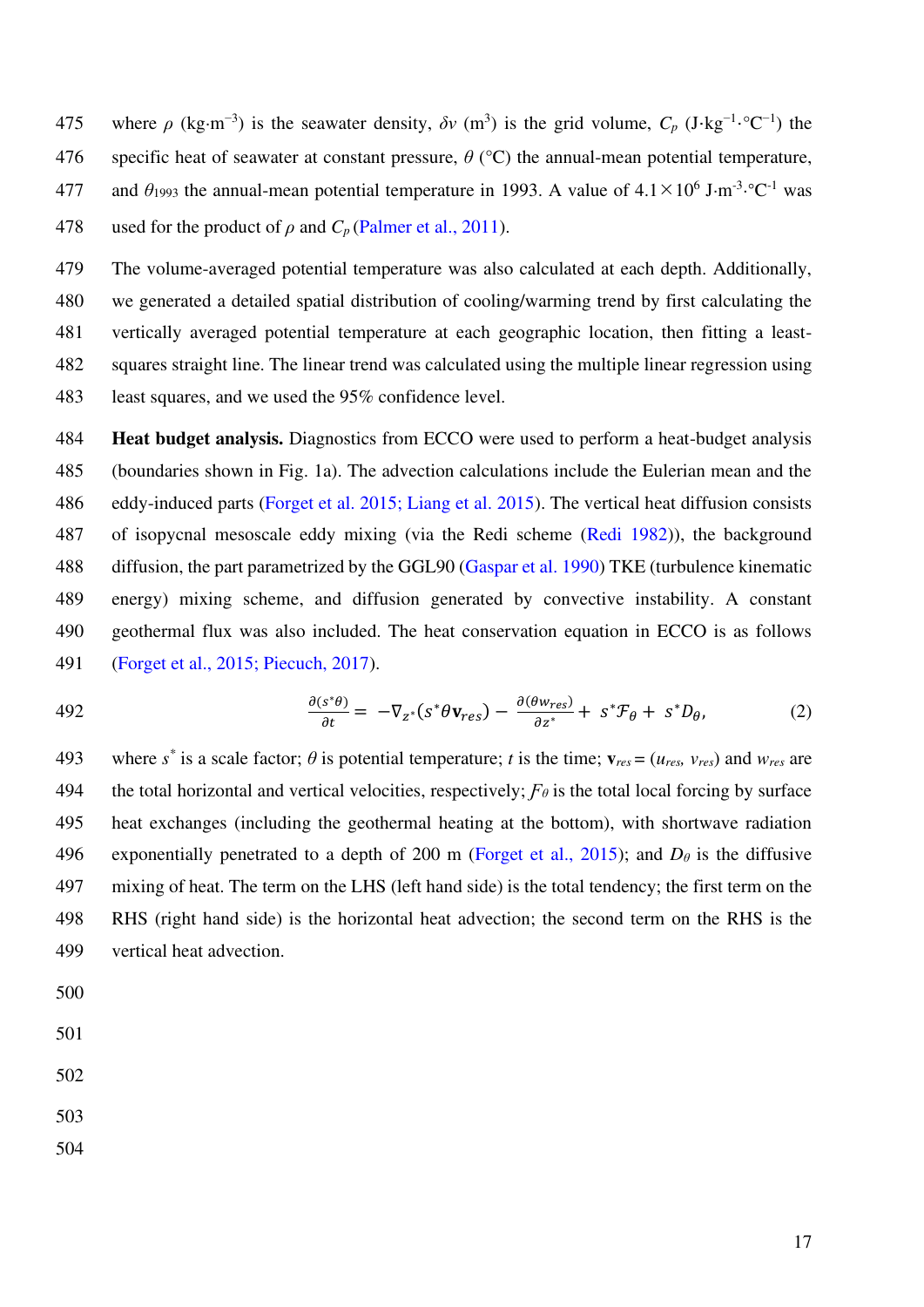

**FIG. 1.** (**a**) Bathymetry (>2 km), (**b**) time evolution of OHC and (**c–e**) the meridional 507 distribution of zonal-integrated (in bins of 2°) OHC trend in the deep (2–4 km, black line) and 508 abyssal (>4 km, red line) Pacific Oceans calculated using ECCO, with the uncertainty of  $\pm 2\sigma$ (σ: standard deviation) interval shown in shading. Similar results from the GECCO3 were 510 shown in Fig. S1–2.

- 
- 
- 
- 
- 
- 
- 
- 
- 
- 
-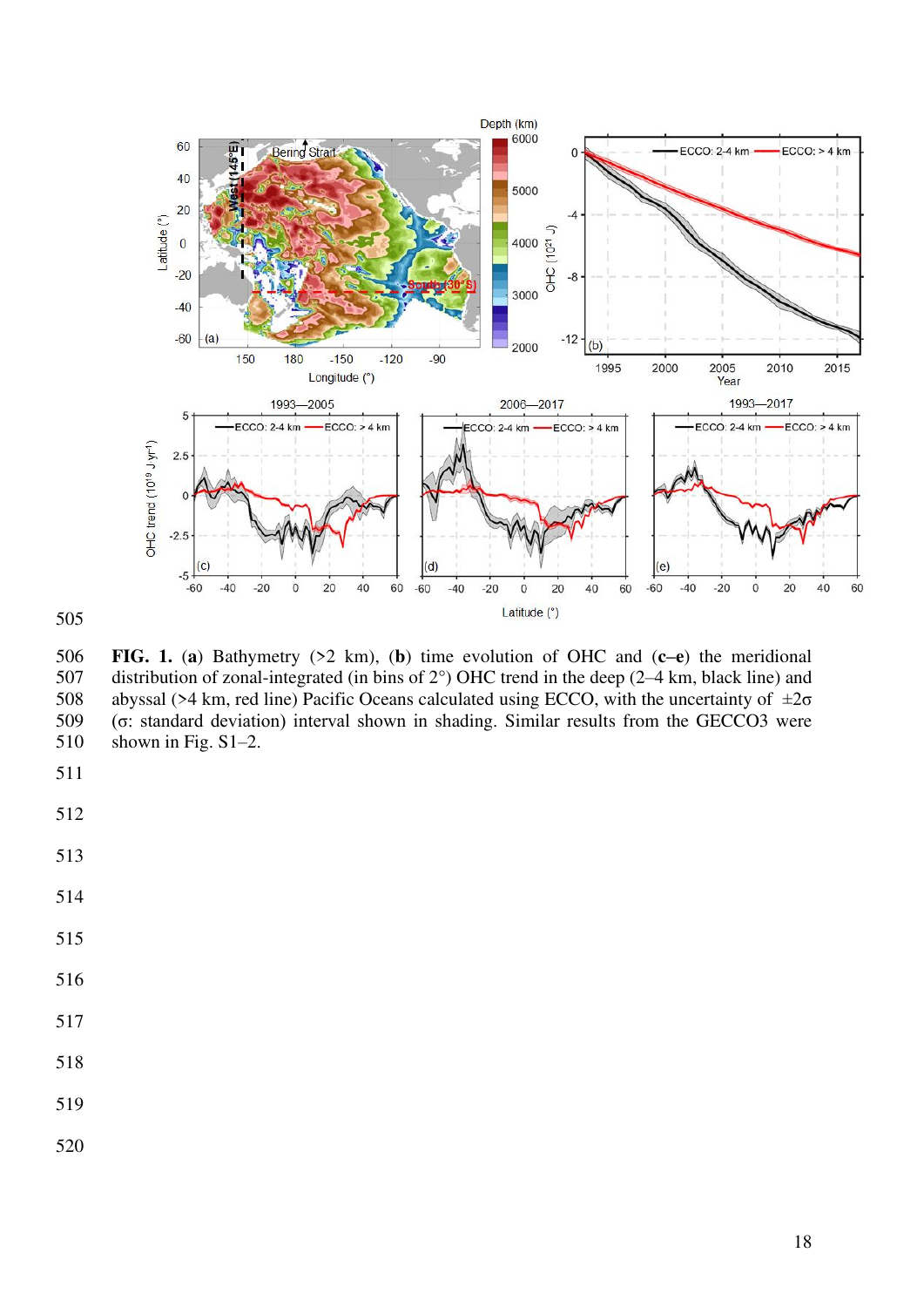



**FIG. 2.** (**a**) Potential temperature change (relative to 1993) below 2 km in the Pacific Ocean 523 from ECCO and (**b**) vertical profile of horizontally-averaged potential temperature trend. In 524 (a), The contour interval was  $0.01 \degree$ C for values smaller than  $-0.01 \degree$ C, and an additional interval of  $-0.005 \degree$ C also applied. In (b), the shading represents the 95% confidence interval. The of  $-0.005^{\circ}$ C also applied. In (b), the shading represents the 95% confidence interval. The 526 domain for this calculation can be found in Fig. 1a. Similar result from the GECCO3 was 527 shown in Fig. S3.

- 
- 
- 
- 
- 
- 
- 
- 
- 
- 
- 
- 
- 
- 
-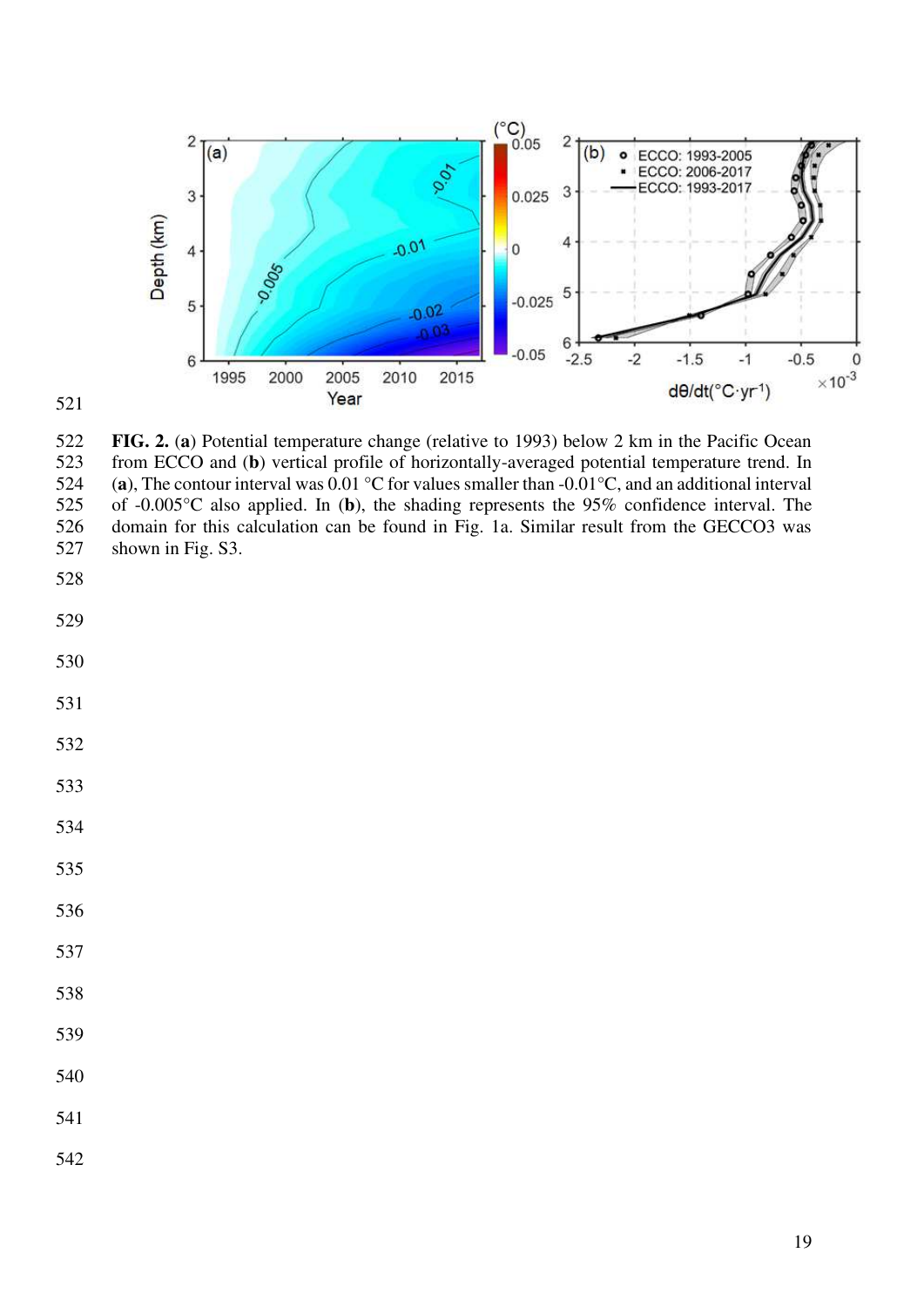

**FIG. 3.** Spatial distribution of linear trend of the vertically-averaged potential temperature 545 change based on ECCO. **Top row**: deep Pacific Ocean (2–4 km); **bottom row**: abyssal Pacific Ocean (>4 km). Left to right: linear trend calculated over the period from 1993 546 Pacific Ocean (>4 km). **Left to right**: linear trend calculated over the period from 1993 to 547 2005, from 2006 to 2017 and from 1993 to 2017. The black contour encloses the patches 548 where the warming or cooling is statistically significant. Similar result from the GECCO3 549 was shown in Fig. S4.

- 
- 

- 
- 
- 
-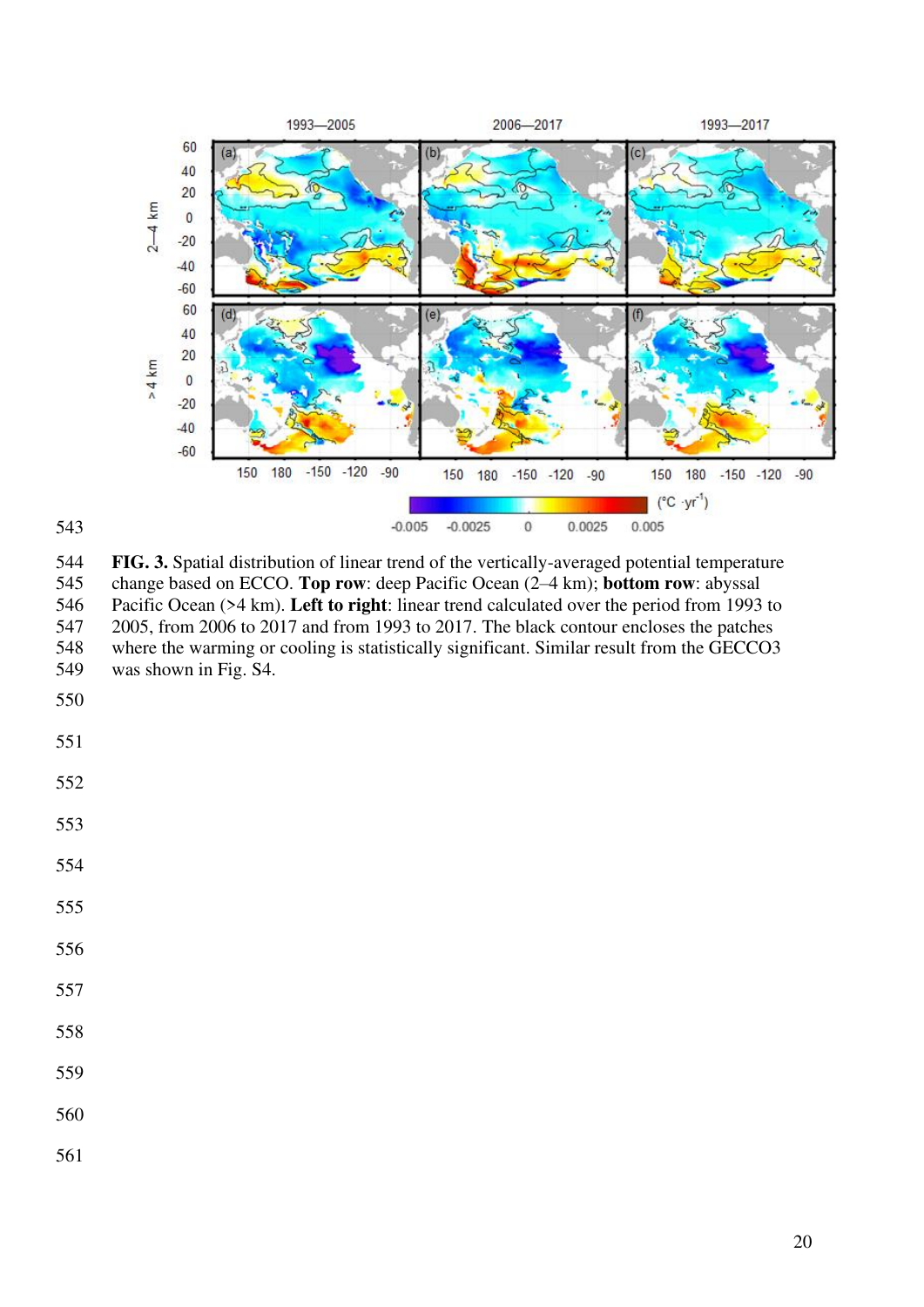

563 **FIG. 4.** Heat-budget analysis (total potential temperature change and its component) for the 564 Pacific Ocean below 2km based on ECCO. ADV: advection; DIF: diffusion. Subscripts: W 565 western boundary; S southern boundary; Z vertical direction. Total is a combination of all the 566 advection and diffusion processes, and the time-invariant geothermal heat flux. The purple 567 (total) and green (*Δ*OHC) lines almost coincide with each other, showing heat budget closure.